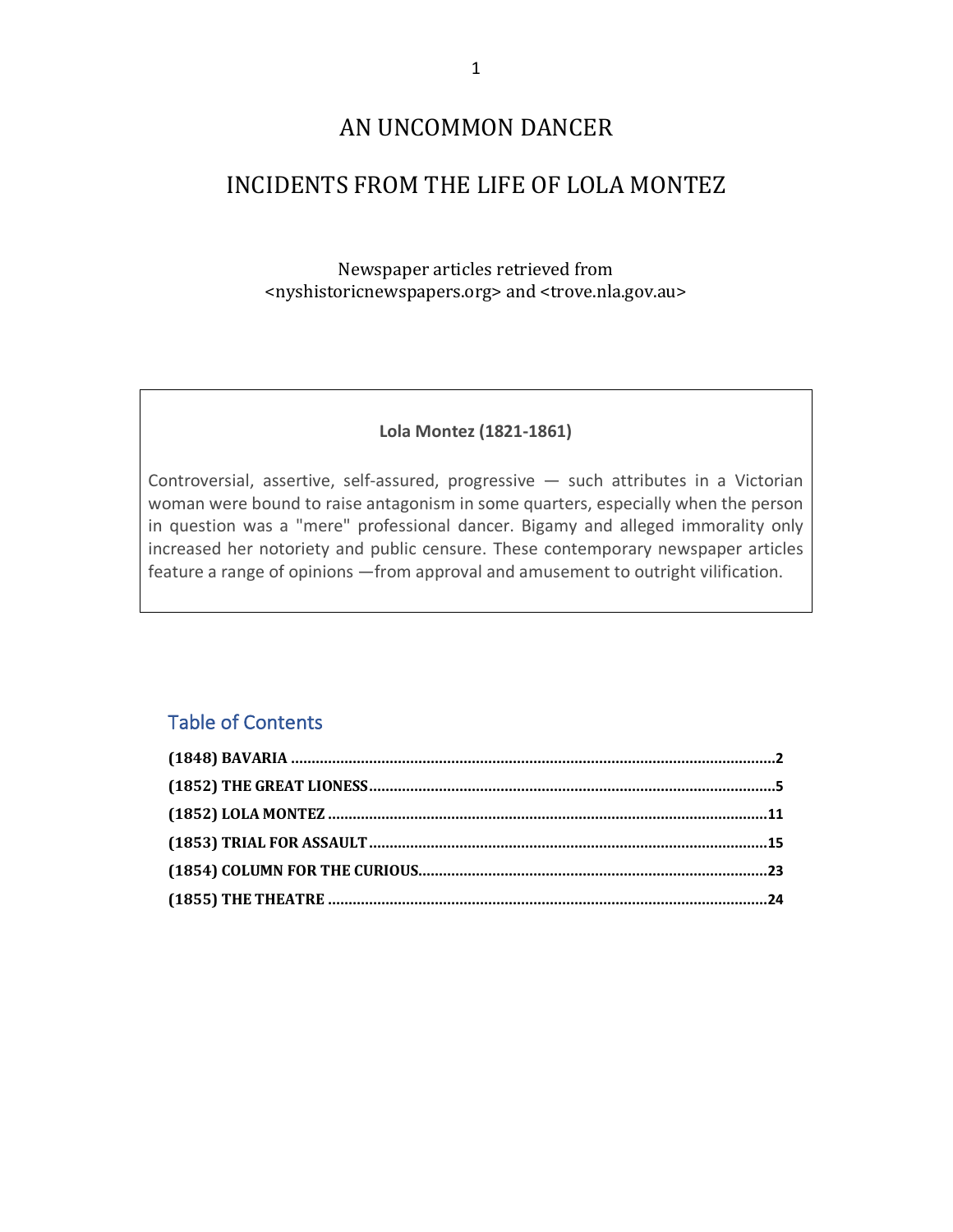# **(1848) Bavaria**

#### *New York Semi-weekly tribune, 22 March 1848*

Serious riots have occurred at Munich, arising out of the animosity borne to the Countess de Landsfeld (Lola Montez) by the students and the people.

It appears that in all the German Universities the students are wont to form into associations under distinctive names and wearing distinctive costume. Five such associations had long existed at the Munich University.

A sixth was formed, under the domination of Alemanen, in the very drawing-rooms of Lola Montez, who took it under her special protection. Its members, to the number of fifteen or twenty, wore caps of a deep red, decked with a band of various colors. They soon fell under the censure of the other students; who would have no intercourse with them, and declared them unworthy of obtaining satisfaction for any insult whatever. In the course of the first week of February, this ill-feeling rose to an open feud, and the Alemanen were pursued and hooted about the streets by large crowds of the other clubs of students.

On the 9th, at about noon, the same cries and hooting were revived with more violence against the Alemanen; who sought refuge at a tavern where they usually dine and hold their meetings. At the moment they were entering the tavern, one of the Alemanen, Count de Hirschberg, no doubt irritated by the cries of the crowd thronging the bazaar, suddenly drew a dagger from beneath his garments and rushed with fury on the persons around him. A gendarme fortunately seized his arm at the moment he was about to strike a young man, and he was ultimately disarmed. The gendarme durst not arrest him, owing to his being a member of the Alemanen; and he was enabled quietly to enter the tavern.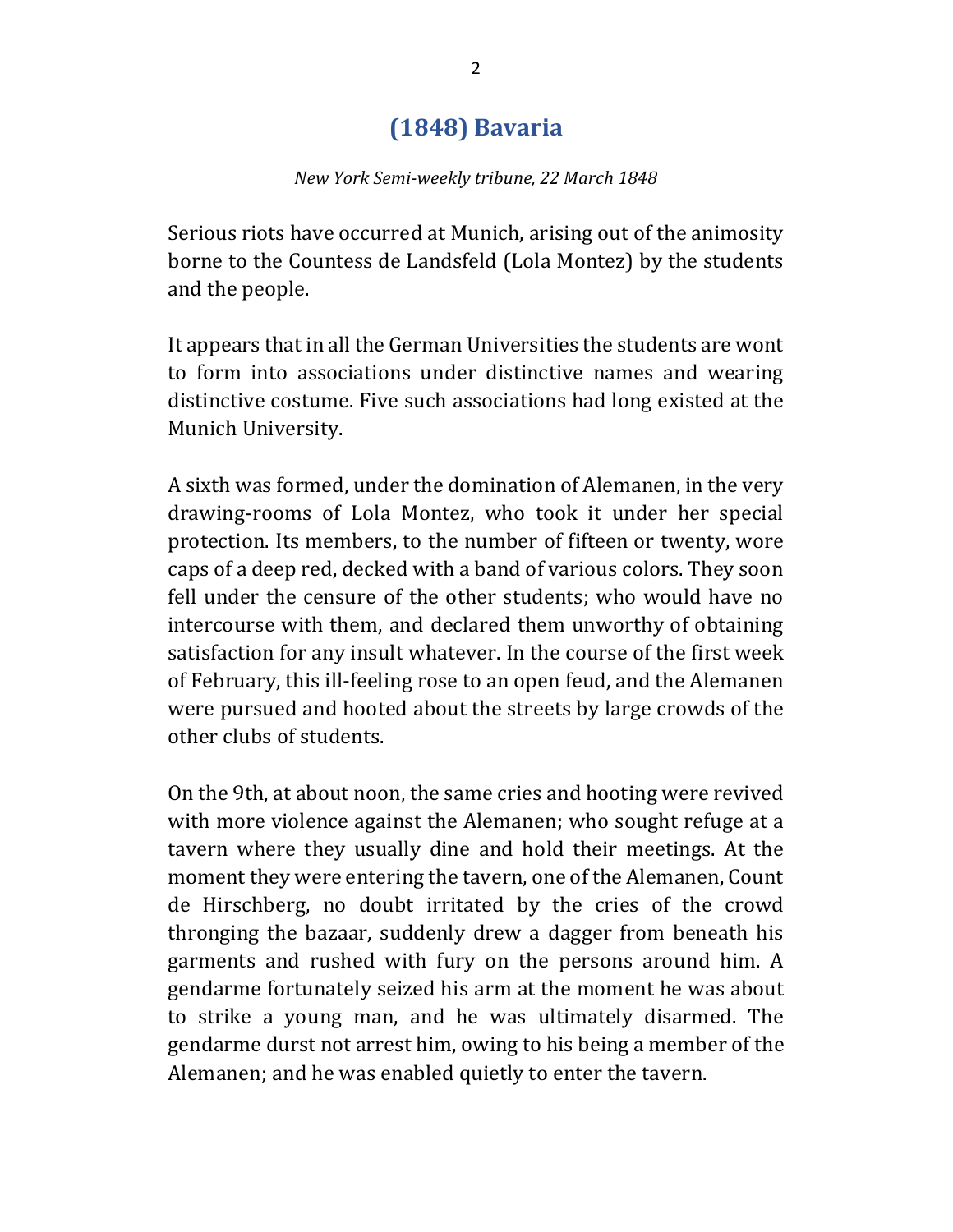There his comrades, who awaited him, addressed a letter to Lola Montez to claim her protection. Lola immediately left her residence and ran to the scene of the uproar. Being recognized, threatened, and pursued by the shouts and insults of the multitude, she endeavored to procure refuge in the houses in her passage; but all doors, even that of the Austrian Legation, were closed on her. Then was the King, who had been warned of what was passing amid a fête he was giving at his palace, seen to descend to the streets, and, amid the disturbance and cries of the multitude, offer his arm to Lola, with a view of protecting her.

Thus did they enter together the Theatine Church, in front of the palace, when the unhappy woman threw herself at the foot of the altar, and exclaimed, "God protect my best friend, my only friend!" Immediately after she left the church with a pistol in her hand. Outside the irritation went on increasing, and the cries of *"Pereat !*—Down with the spies!" were raised. The moment she was recognized, the crowd rushed on her; a man of the people, after wresting the pistol from her, seized her by the throat, threw her down against a wall, and delivered her over to the insults of the populace.

She was at length rescued by the gendarmes, conducted to the infantry post of the palace, next to the apartments of the royal residence. The people assembled in the Obelisk Place, broke up the wooden enclosures of the houses there for arms, in order to resist the gendarmerie. The guards charged a crowd of students, wounded two of them and killed a man. The King went so far as to close the University for a year, and order every student, not a townsman, to quit in forty-eight hours; but the Municipality afterward obtained a revocation of this order.

Intelligence of the 11th states that the King had induced Lola Montez to leave Munich by a "golden bridge." The people had made an attack on, and sacked, her house, on the heels of her retreat. He had dismissed Prince de Wallerstein, President of the Council of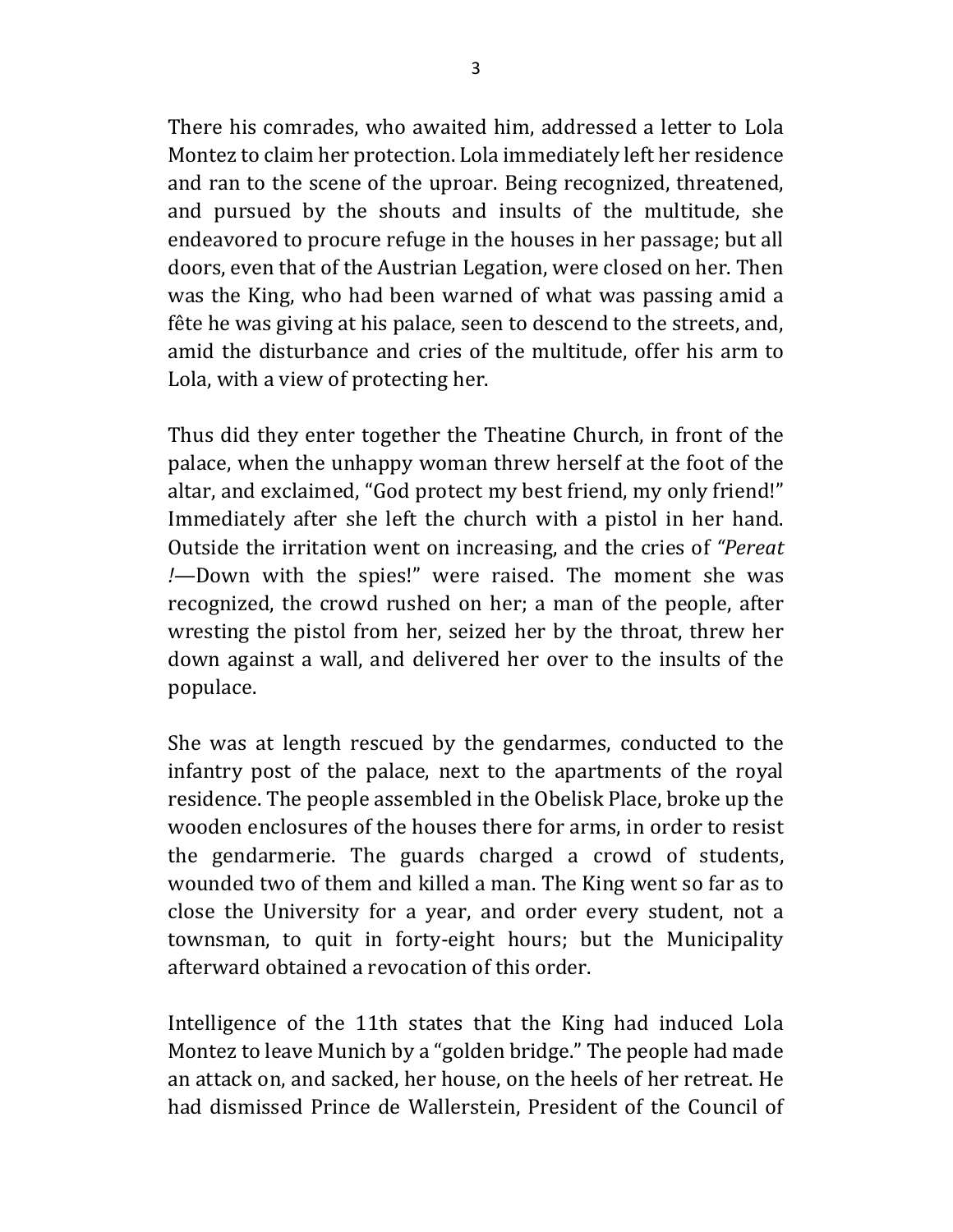Ministers, who had advised him to send off the Spanish dancer; and named in his place M. de Maurer, the Councilor of who signed the degree conferring on Lola Montes the title of Countess Landsfeld.

Letters of the 12th supply a truly theatrical sequel. Lola Montez reappeared today in our city, dressed in male attire. She proceeded yesterday only to Strahenberg, three leagues from Munich, and made today a last attempt to penetrate into the royal palace. Some 10 or 12 students of the Alemanen Association, her body guard, escorted her. The moment the return of the royal mistress became known the people assembled, and strict inquiry was made to discover her hiding-place. Fortunately for her, Prince Wallerstein, who still retains his seat in the Ministry, caused her to be arrested by gendarmes, placed in a post-chaise, and sent off to Switzerland.

She reached Augsburg in the afternoon. Three students accompanied her in the carriage with the two police-officers. On leaving Munich, she said, 'The King will abdicate and follow me into exile.' I think she is mistaken; for, however enamored he may be of her, his Majesty is still more attached to his crown. In order to remove all doubts as to her departure, the Government communicated an official notice of it to the Municipality; and that body placarded it at the corners of the principal streets. She was known to have reached Augsburg."

In the height of the riot, the King was "accidentally" struck by stones, thrice; but was not much hurt. On the 42th [?], he went about the city, both in a coach and on foot, visiting the scenes of the disturbance; and was received with the customary marks of respect. He looked pale and dejected.

 $-0 -$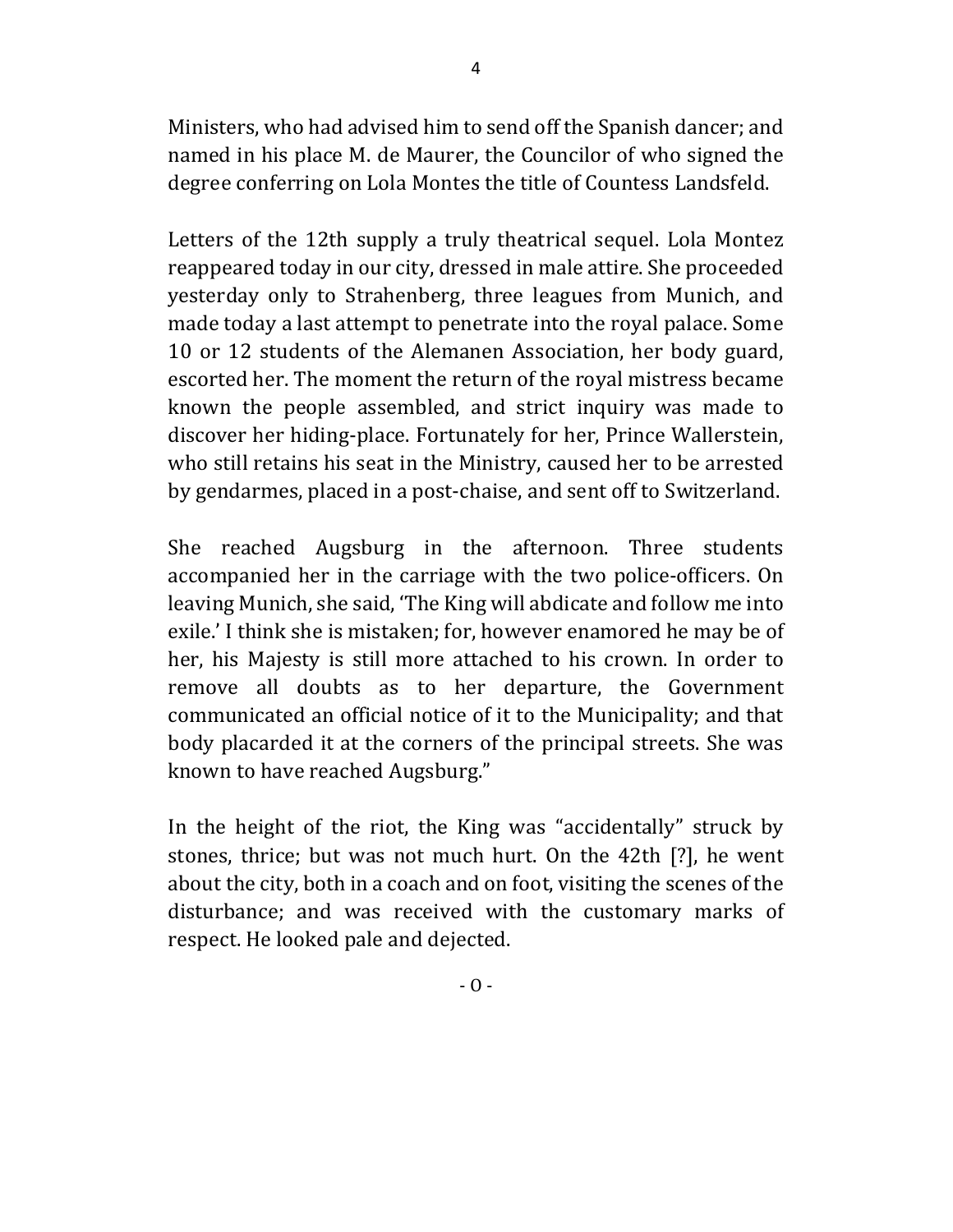# **(1852) The Great Lioness**

*Eastern State Journal, White Plains NY, 30 January 1852*

[From the Washington Telegraph, Jan. 23.]

"My profession exposed me to the approaches of the licentious." Thus writes Lola Montes. "I cannot help it if bad men approach me, if bad men scheme to become acquainted with me, if bad men talk to me, if bad men seek to make me despise myself." Alas! to occupy such a position is bad enough for any woman; but to one who has the intelligence and ability to discern and feel the degradation, it must be poignant in the extreme.

But is this Lola Montes a real existence—a human being—a poor, friendless, beautiful, wayward woman! We have heard of her by every ocean steamer for some years past, and she has been no unimportant personage in the estimation of European journalists. Everything relating to her, or even to the companion of her walks, her big brown dog, has been thought worthy a notice in some English or French newspaper. She must, therefore, have an existence. She cannot be altogether an imaginary creation. But is not much that is said of her purely imaginative—her fortunes, her persecutions, her triumphs, and her intrigues?

Lola has traveled away across the ocean to visit our shores, and in the same ship that bore a Kossuth to us—two personages who had seen strange vicissitudes in life, and yet who experienced but little sympathy for each other when thus brought together. But this is not surprising, when we reflect that they were here to be competitors for popular favor. We did not, however, think of them in this light. The statesman and the *danseuse*, we should have thought, could have no jealousies. But to this we erred. The *danseuse* was a politician also, and, according to her own narrative, had enacted no unimportant part in the diplomacy of Europe. Her enemies have said she was the mistress of a King, while she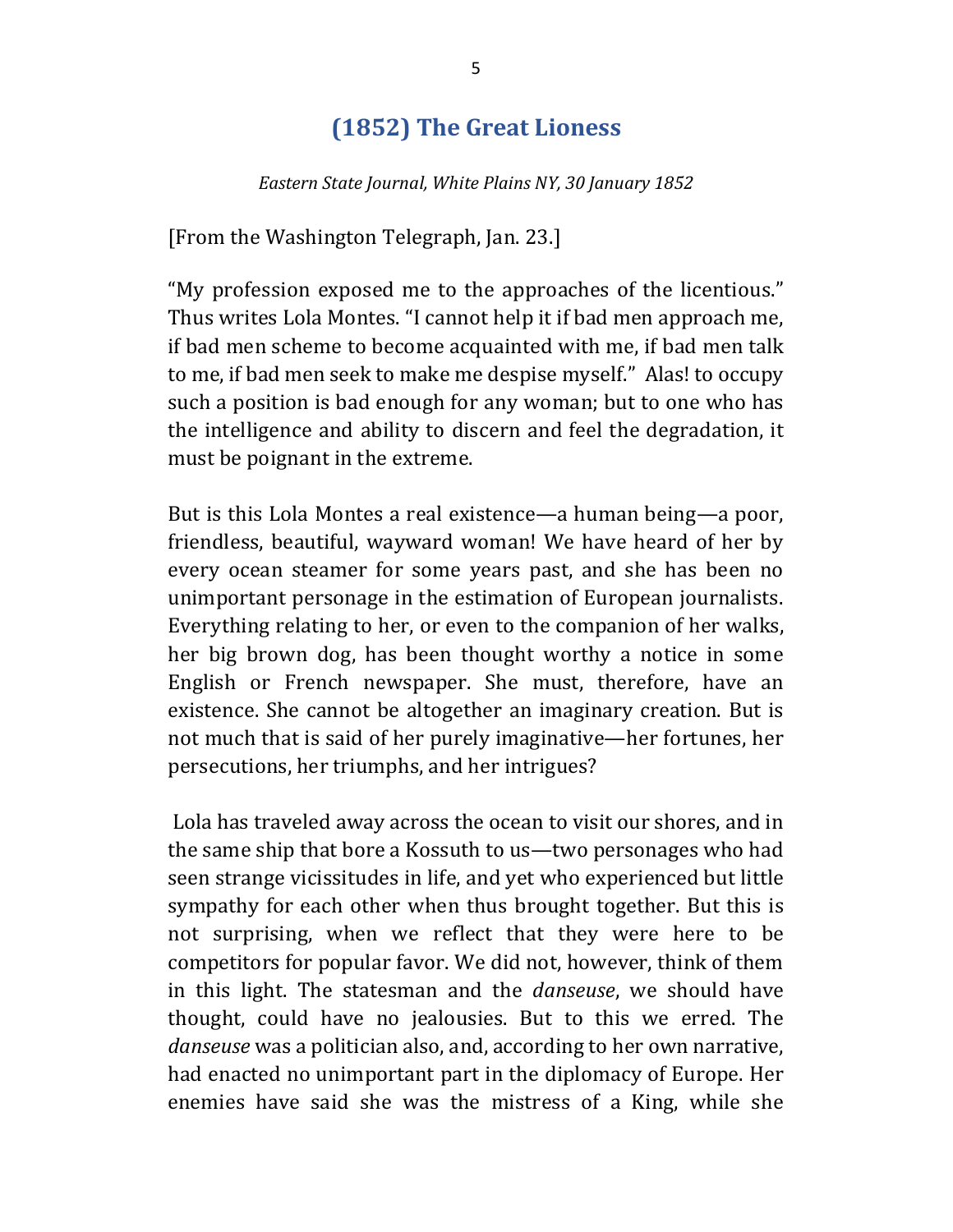maintains that she was his Prime Minister. This part of her recital is interesting. She says:

"In my professional career as a *danseuse*, having been in Russia, and being on my way to Vienna, I stopped at Munich. Soon after, I received from an aide of the good old King Louis, an invitation to a royal audience on the next day. After hesitating some time, I yielded to the solicitation of my friends, accepted the invitation and had an interview with the King at noonday. The King treated me with kindness. In a familiar conversation with him about French politics, I gave my opinions pretty freely; and especially in relation to some French editors whom I was acquainted with. Having always been, as I am yet, in the habit of making full notes of public events, men, and movements, I was enabled to be accurate. The King manifested great surprise at some of the information I gave him, and seemed so deeply interested as to ask me to stop in Munich as his guest for a few days. I at first declined, and finally observed, "Will it not give cause for scandal against your Majesty?" The King replied, "No; I have no fear of that." I consented to stay a few days, and renewed my conversations with the King several times on visits to him at his instance. These visits were unceremonious. I talked to the King as I always do to everyone—truthfully, frankly, and without concealment. I told him of errors and abuses in his Government-I told him of the perfidy of his ministers. Honest and unsuspecting, he did not believe it; but I proved it to him. He expressed his gratitude to me. His Queen was my friend. I exposed to him especially the art, duplicity, and villainy of his Prime Minister, Baron d'Abel, a Jesuit, who had wormed himself into his confidence. What had I to gain by all this but the establishment of right, and the protection of an honest man from rogues?"

This is surely the most remarkable *danseuse* who has ever visited our boards! one who can hold familiar conversations with a King about French politics, who habitually makes full notes of public events, and who, soon after taking up her abode in a kingdom, can tell the King of "errors and abuses in his Government!"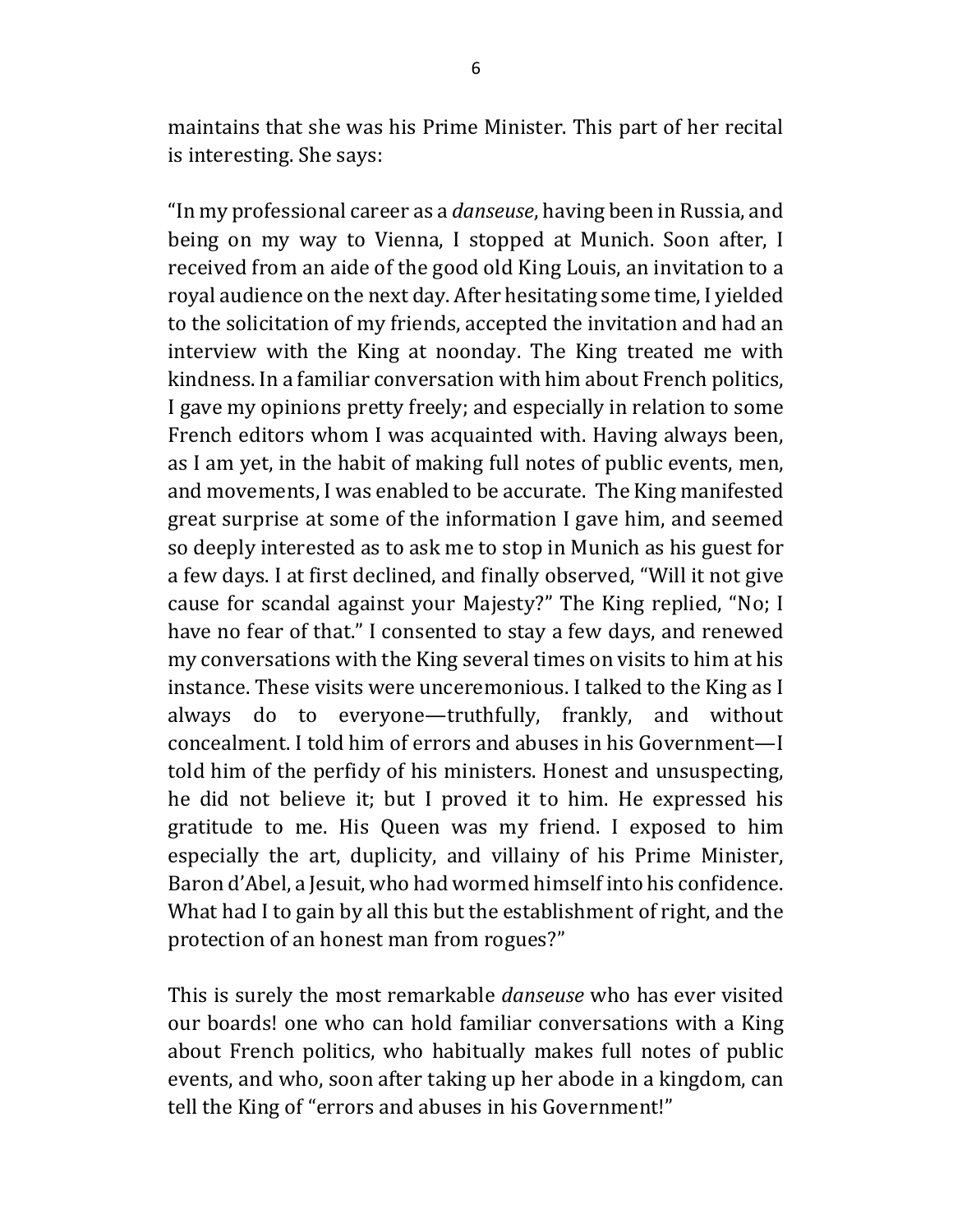But what had the real ministers to say to all this? We shall see.

"I entertained liberal views, and was the advocate of liberal measures then, as I am now; but I am no socialist, nor political revolutionist without cause. The Prime Minister, d'Abel, was determined to drive me away; and he plotted against me, raised all kinds of scandal about me; sent to France, England, the East Indies, and Spain, to get false testimony against me. He represented to the people that I influenced the King to do all kinds of wickedness, and he attributed his own oppressive acts to the King and myself. In all these villainous schemes he failed, till he called in the aid of the Austrian Prime Minister, Prince Metternich. Then they tried to conciliate and soothe me, and bribe me to their purposes. I was offered four millions of francs, and the title of Princess, if I would consent to aid them to control the King to advance their plans. This I indignantly refused, and immediately exposed their offer to the King. He was astonished, and exclaimed, "It cannot be so." I was determined to prove it. I agreed upon an interview with Metternich's and D'Abel's agent, Baron Militzhin, in a room, the King being concealed so that he could hear all that passed. He heard the whole. He was convinced of the treachery of those around him, and he dismissed his Ministry forthwith. The successor of D'Abel was a liberal and a Protestant. My course strengthened the King's confidence in me, and augmented the hostility of the Jesuits to both. They sought my life by poison; they sought to assail my reputation by misrepresenting my position with the King, and they traduced me to the people as influencing the King to their injury."

This was rather a formidable party to stand arrayed against a poor dancing girl, politician as she was, and we need not wonder that Lola sustained injury in such a contest. But she has something important to say about Switzerland. Let us hear it:

"The Jesuits in Munich are a powerful party. Though they failed in the attempt on my life, they did succeed in their slanders against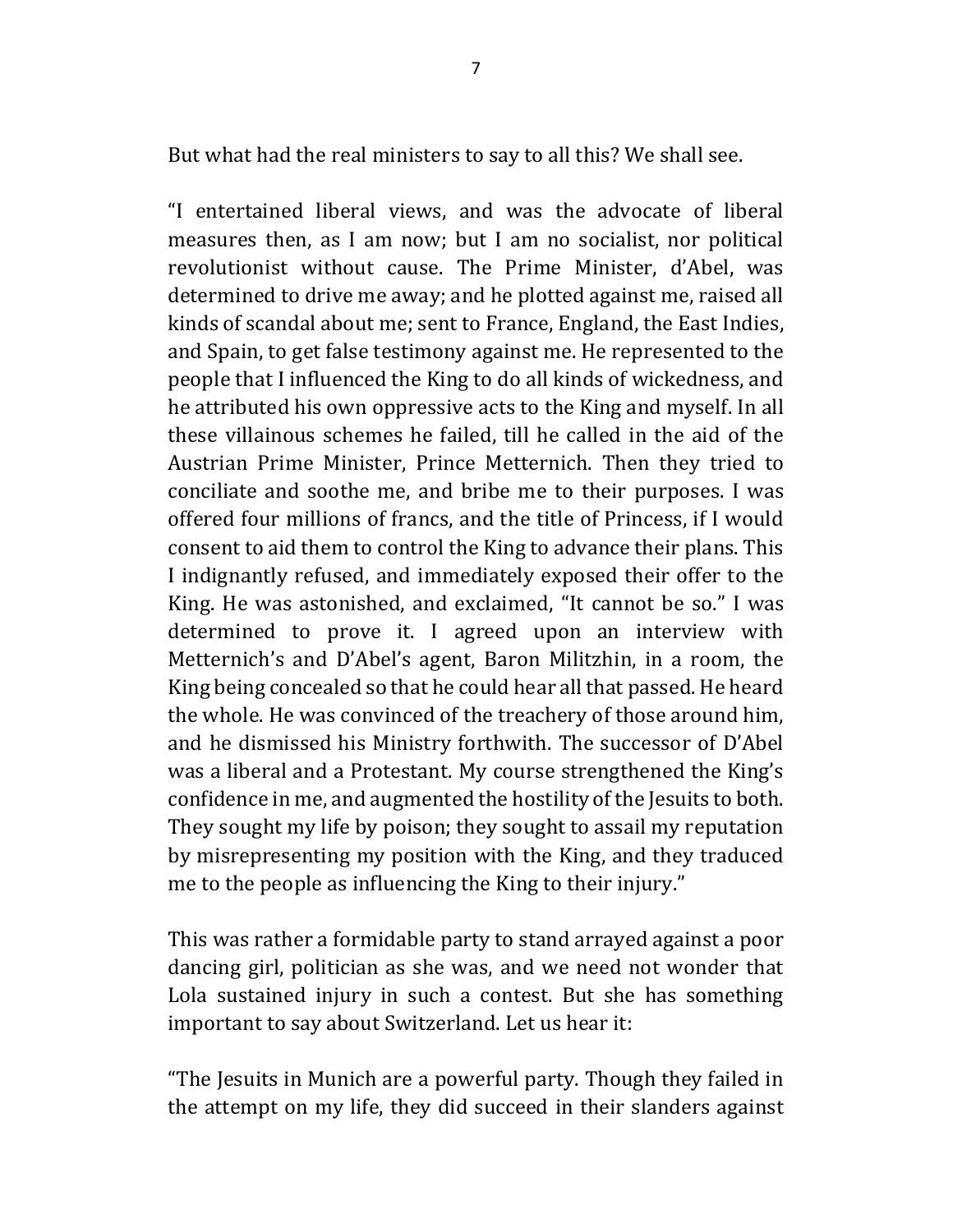me. An occurrence took place just at that time which aided them. The radicals in Switzerland had just driven the Jesuits out of the Swiss Confederation. Louis Phillippe professed non-intervention as his policy; but at the very time, Guizot wrote to Metternich proposing the subjugation and division of Switzerland, and an alliance between France and Austria for that purpose. King Louis of Bavaria was solicited to become a party to this alliance. He told me of it. I spoke my mind fully to the good old King as to these intrigues. I told him it was unjust and infamous.

\* \* \* \* \*

A revolution was fomented by the Jesuits, and the good old King was dethroned and exiled.

 $*$   $*$   $*$   $*$ 

This venerable man was slandered with respect with me. I am a poor weak little woman. I love him as I would love a father. It is not a love that any woman need be ashamed of. I am proud of it. He was my friend, and while I live I shall be his friend.

 $*$   $*$   $*$   $*$ 

"I have been deprived, by Jesuit and Austrian power, of my little property, the fruits of hard and laborious study, and incessant exertion, the toil of years, and the gifts of my benefactor. I am a poor *danseuse*, dancing for a subsistence. I have been prodigal to a fault. I have learned it was a fault.

\* \* \* \* \*

I hope that my simple story, told in my poor way, will be believed by the American gentlemen and ladies. It is true, as I live. I am not the wicked person you have been told. I have never harmed any one knowingly. I am not the enemy of a single human being living. I am a humble, unobtrusive, and defenseless *danseuse*, in a foreign land, with no relation, and no long-tried, unselfish friend, to appeal to, and can only ask a liberal and generous public to credit my simple tale. Can I expect this in vain from the high-souled, free, liberal, and honorable Americans? I do hope, I do trust, they will not chill the heart of a stranger, who wishes kindness to all, by harsh and cruel censure, upon idle reports and rumors. Can I ask of my own sex to speak a gentle word for me, and be refused? I know I have erred in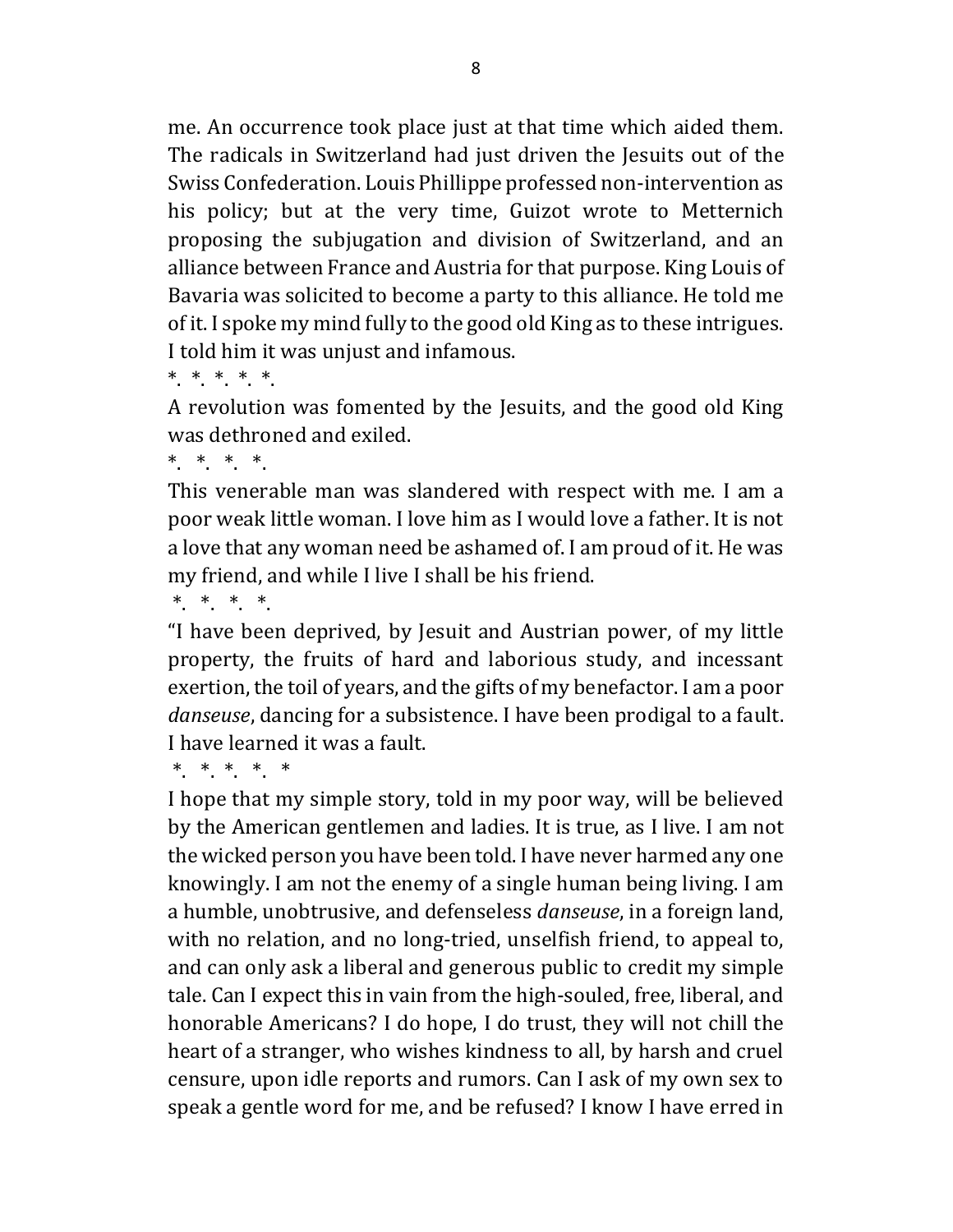life, often and again—who has not? I have been vain, frivolous, ambitious, proud; but never vicious, never cruel, never unkind.  $*$   $*$   $*$ 

I know but few gentlemen or ladies in America. I obtrude myself on no one. Some I have been forced to know that I wish I had not known; but I have met some warm-hearted and kind people, whom I shall remember with gratitude while I live.

 $*$   $*$   $*$ 

I beseech a generous public to sustain me in my efforts to better my fortunes in an honorable profession. I appeal to a liberal press, and to the intelligent gentlemen who control it, to aid me in my exertions to regain the means of an honorable livelihood."

Lola affords us at least one rare and refreshing instance of a European whose tones in asking the boon of public favor are humble and beseeching, rather than imperious and commanding. Her profession exposes her to the "approaches of the licentious;" yet she humbly beseeches a generous public to sustain her in her efforts to better her fortunes—to aid her in her exertions to regain the means of an honorable livelihood. We do not approve of a profession that exposes a woman to the temptations she describes; yet she makes an appeal we cannot resist. We may not aid her in the walks of her profession—we do not direct the steps of the young to the theatre as a place of improvement—yet, when a friendless woman humbly asks to be permitted to procure the means of an honorable livelihood, we are disarmed; and whatever sentiments of opposition we may entertain to the occupation of a public *danseuse*, they are arrayed in opposition to Lola Montes no more than to the most favored of her profession. We would gladly see her talents and fascinations exercised in a more devoted and useful sphere in life, but whether her own choice or the conventional decree of the world has assigned her the position she occupies, we would wish for nothing but her happiness and welfare in it. The pen is mightier than the heels or the sword, and so she has found it. Neither her dancing nor her beauty could have produced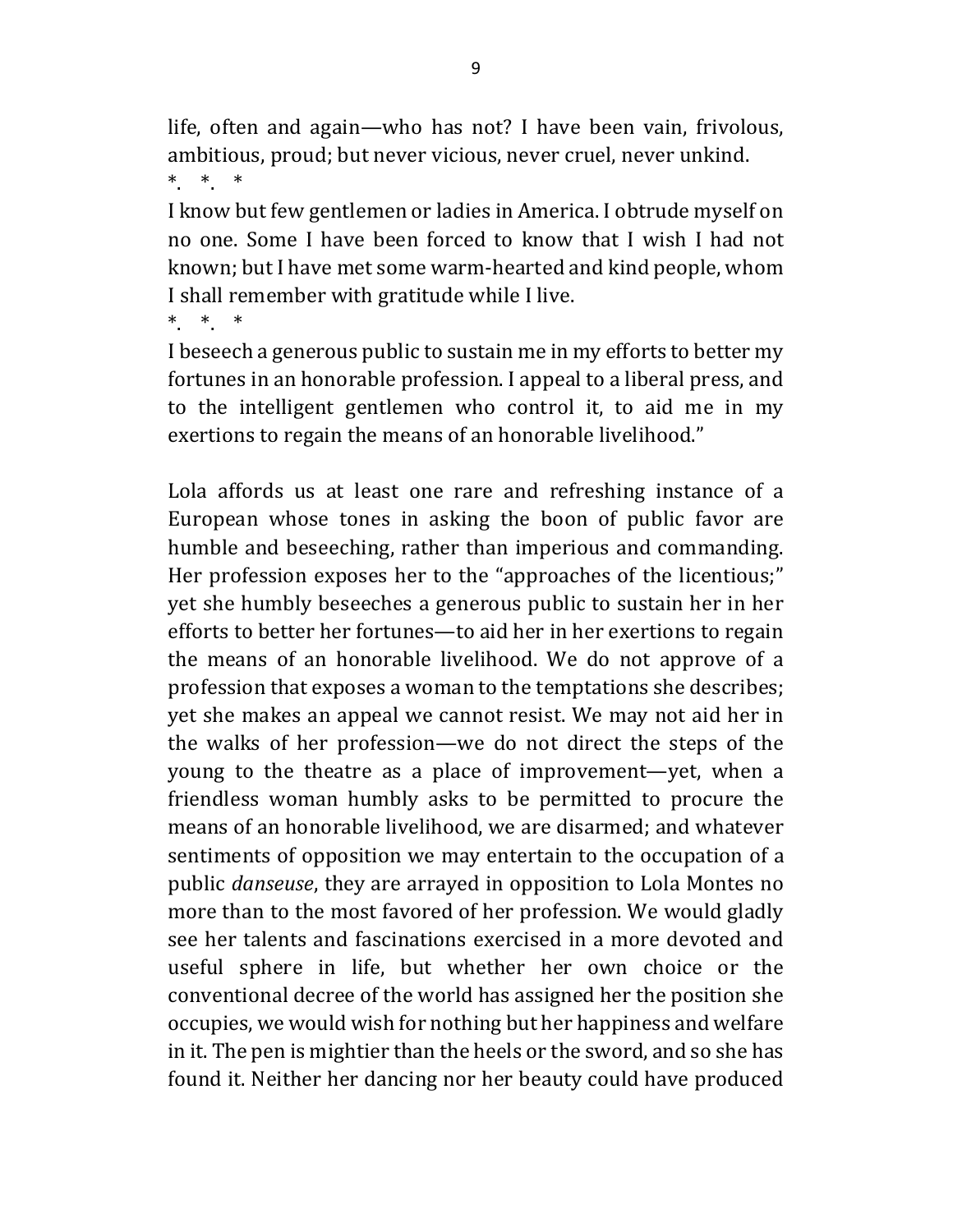the effect her letter has accomplished. It has rendered her triumph complete.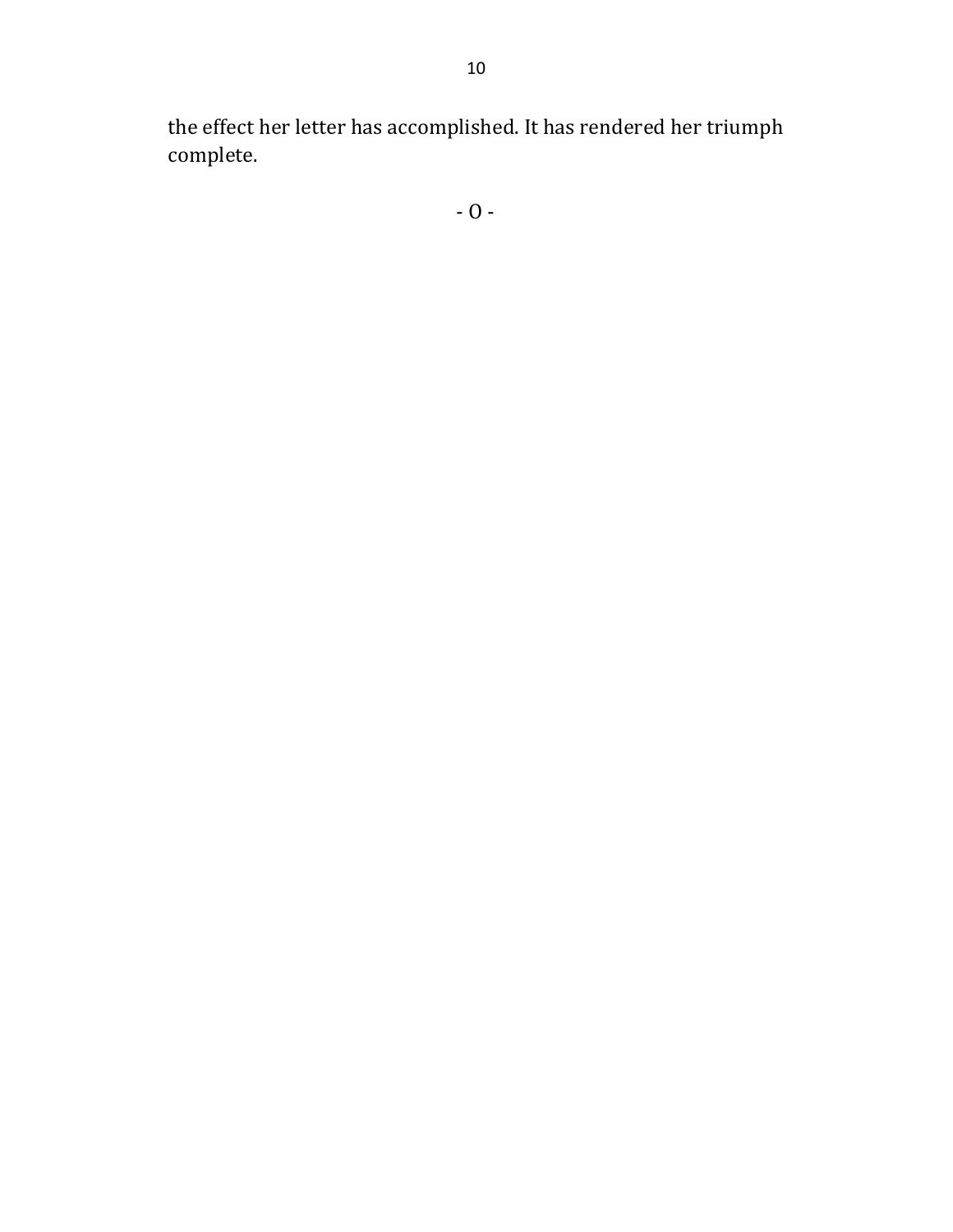### **(1852) Lola Montez**

#### The Plaindealer. (Roslyn, N.Y.), April 16, 1852

This notorious individual has written a very caustic letter to Epes Sargent, the Editor of the *Boston Transcript*, to whom she administers a severe castigation—*a* la Lady Bulwer—in return for his strictures upon her recent visit to the Public Schools of his city. One would imagine from the style and tone of this production that the writer was a paragon of female excellence—that never a whisper sullied her fair fame—and that her traducer was an utterly depraved, and God-forsaken being. Alas for appearances! She commences by stating that reports were spread to her detriment by "Jesuitic lectures"—these "Jesuitic enemies," seem to be peculiar favorites with Madam, for they are referred to some half a dozen times in the course of her letter. She then administers a rap to the knuckles of the Bostonians by reminding them that they should be the last ones to object to the visit of a *Danseuse* to their public institutions," for that their Bunker Hill Monument was crowned with the labors of Fanny Ellsler. She then declares her detestation of *humbug* ending with a sly rap (No. 2.) at Barnum, woolly horses and white negroes. Rap No. 3. is at Jenny Lind, and the absurdity of paying such fabulous prices for tickets at her concerts. But Mr. Sargent himself comes in for the main series of rappings, and the way he does get it, is a caution to all Editors who mind the public interests in preference to their own, and she concludes with the following paragraph.

"Above all, if you would have the character of an honest man, never give circulation to aspersions of the character of a lady of which you know nothing, which are false in themselves, and, which, for my own part, I DEFY ANY MAN LIVING TO PROVE."

It was exceedingly judicious in Madam Lola to defy any *living man*, well knowing the great improbability of any *dead man* paying much attention to her, although if "dead men did tell tales,"-probably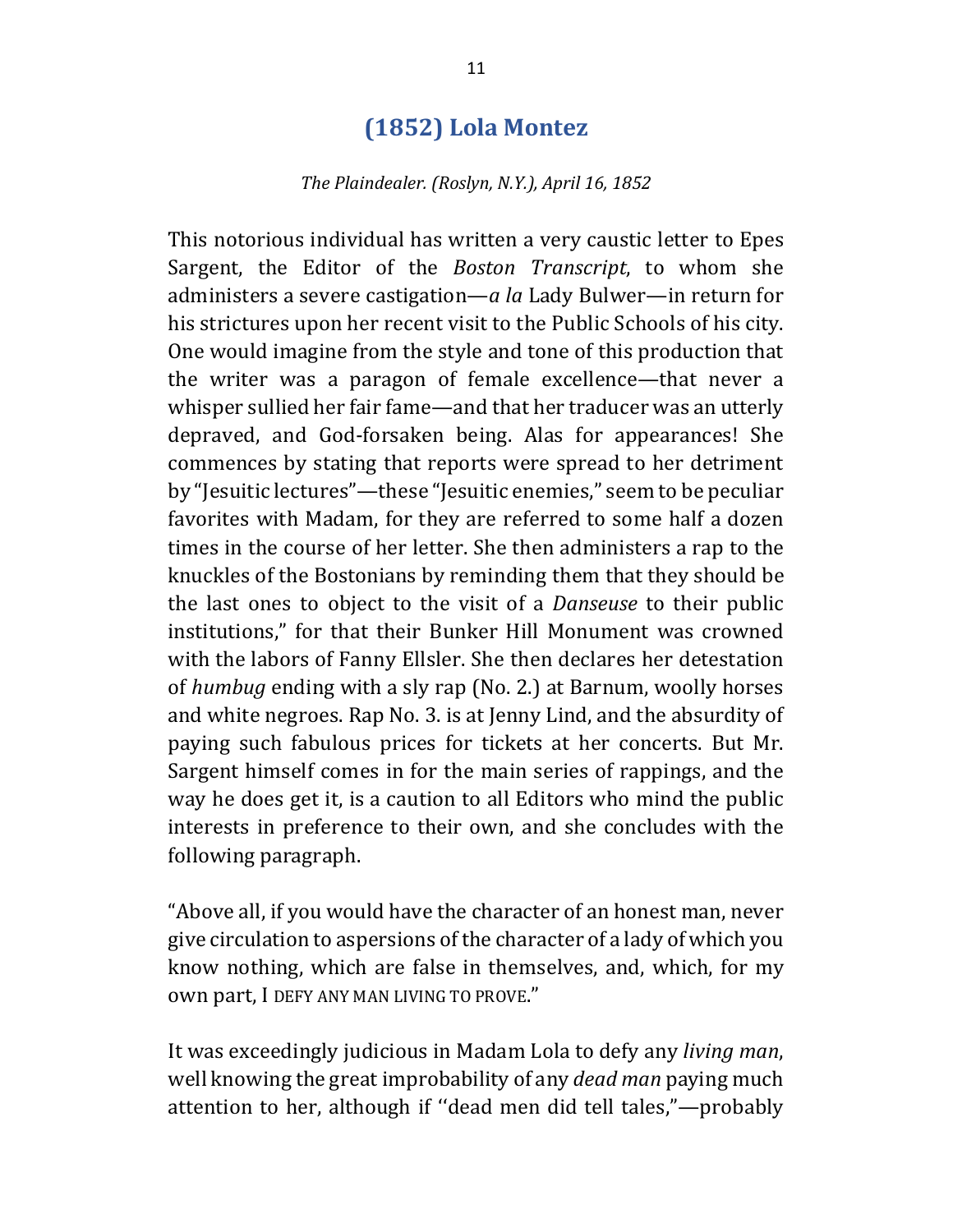his majesty, the late King of Bavaria might rehearse one concerning his late Mistress.

But to conclude, we commend the following sensible article to our readers! it is from the pen of Mrs. Dennison, of the *Boston Olive Branch*. It was written just before the arrival of Lola in this country, and we can but say that we have been gratified to find that "the women of America," as of one accord, have refused to "tolerate her," or afford her the least countenance or support.

Mrs. Denison speaks out boldly and to point, and we honor her therefor. She says:

The journals are beginning to puff Lola Montes; in an off-hand way, it is true—but still it is puffing. One of them, alter lauding her performances, says: "Lola is a brilliant creature, though her morals are somewhat European." Now her morals are neither European nor American, nor Ethiopian, nor Asiatic; they have no nationality; they are essentially the morals of the pit, and from thence conferred on her in the first degree by the father of lies.

Truly, if there is a kingdom of darkness, Lola Montes is one of the queen representatives on earth. Such a woman should not be allowed to tone public opinion in matters of taste, if the shameless dancing of the ballet can be tortured into a display of taste.

Would that we had a pen of fire, and instead of paper the hearts of the people to write upon. We confess to ultraism upon this subject; for this miserable creature, this shameless street fighter will carry from our States, as other like vagabonds in character have done, thousands and thousands, when a poor wretch, with more real honesty and half her crimes to answer for, would be put in the penitentiary. If theatres are made shrines for such fallen divinities, then there is no longer any excuse for them; they are utterly corrupt; if women, our American sisters, fair temples upon whose beauty is written "purity." "modesty." are to sit before a creature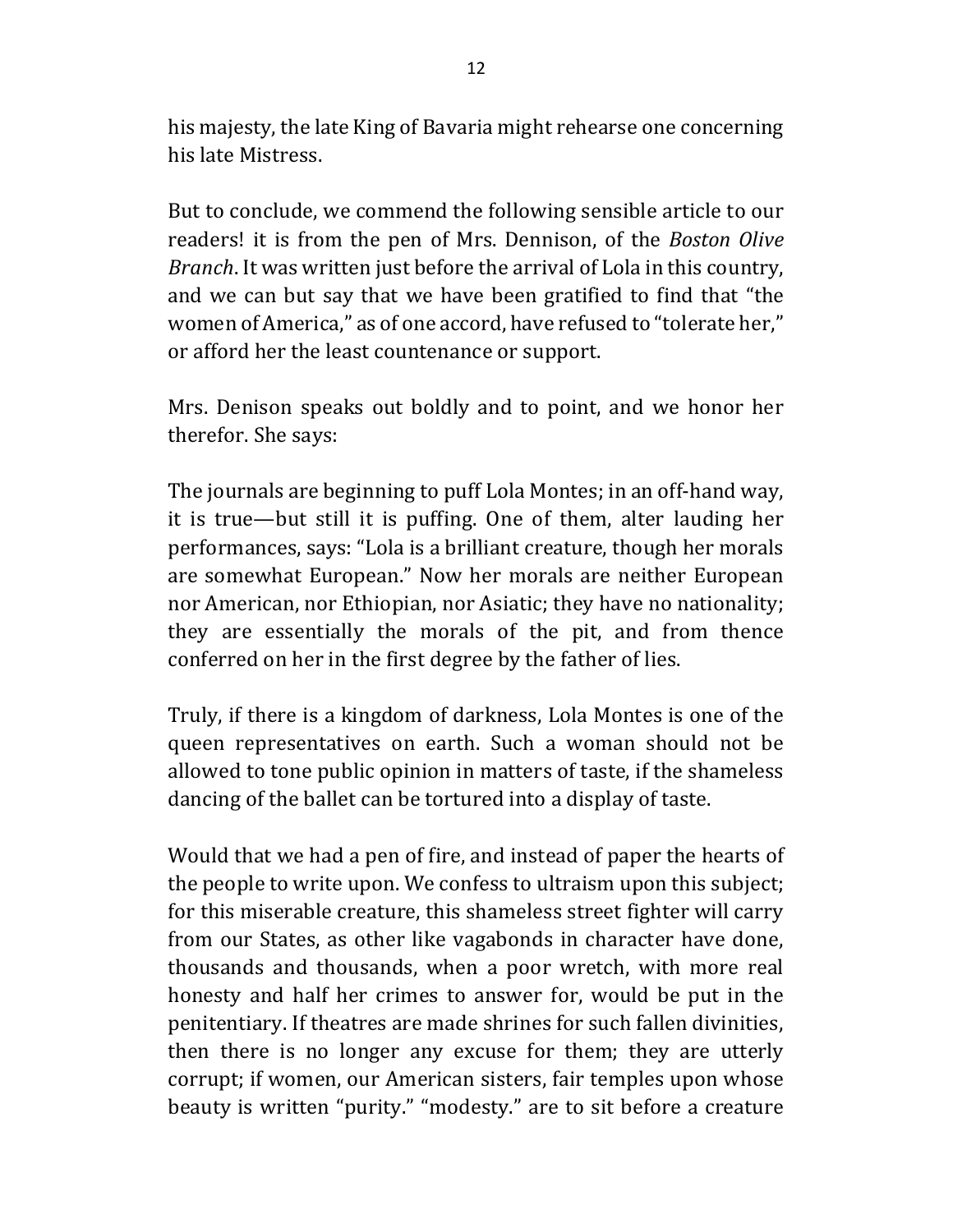who daily brings odium upon her sex, and gaze upon a face which should be covered with a veil black as night, they have forfeited the holy name. What! will the touch of a destitute outcast pollute their garments? will a word, a glance of hers contaminate them? How much better, pray, is Lola Montes? Is she perishing with hunger, that we load her with gold; on the contrary, reveling in luxury. Not so of some poor wretches who would give life itself for a kind look: and you, dear madam, would see them die rather than look upon them. We write without fear of comment; no one will dare to defend the infamous woman whose name we loathe to utter.

It is the example of such as she that shadows the earth with embodied vice; it is the power of such, given in unlimited measure, by you who shrink from misery, that adds to its giant stature day by day. 

We would ask for which of her deeds will Lola Montes receive the rapturous applause that will greet her when she first appears upon the boards before a Boston public? What great good has she done, that she should be thus encouraged? Where is the consistency of a people that would applaud Jenny Lind because she is such a bright, pure creature, so modest, so sensitive, so Christian, and bestow the same gifts, shower the same golden favors, crowd with the same eagerness around a pirouetting Lola Montes, whom all the world knows to be a shameless, unblushing, unsexed something—we cannot say woman?

A very useless plea is it that people are curious to hold her; make this excuse laudable—and thousands would flock from every quarter to see the creature, who would under no other circumstances approach her; we say make this excuse *laudable*, for curiosity is only noble when it creates a thirst for the wonders of science, for things that are intrinsically good, great or useful; but it is something mean, groveling, not to say criminal, when we would gratify it at all hazards, merely because it is natural, and so give encouragement to the basest wickedness.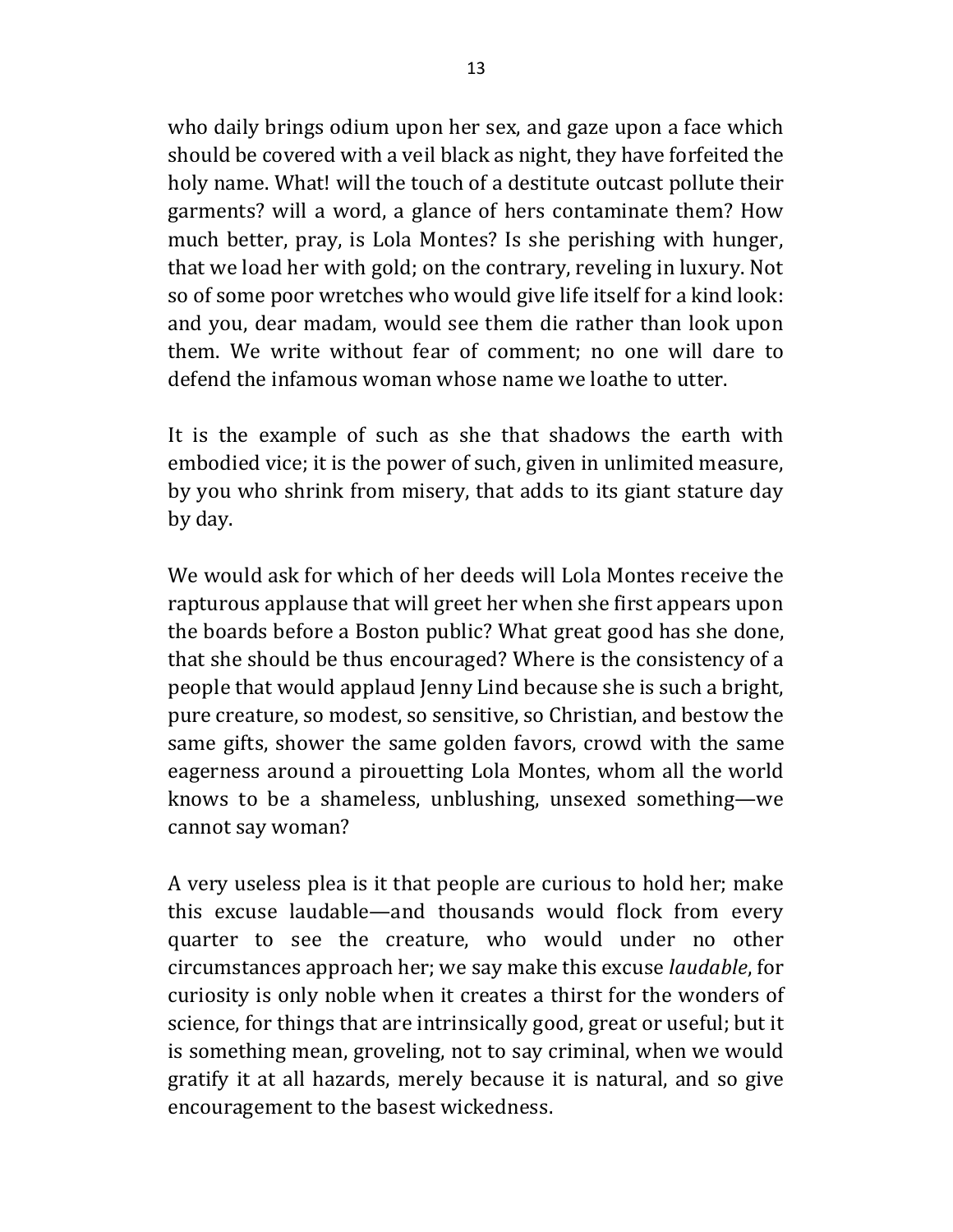Let Lola Montes be met by cold indifference; let her appear to empty seats, or before an audience of men only, and those of the nondescript sort: she would be abashed, checked by such withering rebuke; she would be constrained to say, "The women of America will not tolerate me: I must therefore be evil."—but crowd the house with beautiful, delicate, and—save the mark—Christian women, and she might as well be bad as good, as far as her popularity is concerned. She has been followed by fools and apes long enough in all conscience; and corrupt as she is, were she treated as she deserves when she lands upon our shores, were she to see the sneer of contempt upon every lip, the fire of scorn in every eye, she would shrink into her insignificant self, and learn a lesson that might result in her benefit, and teach her that there is power in virtue.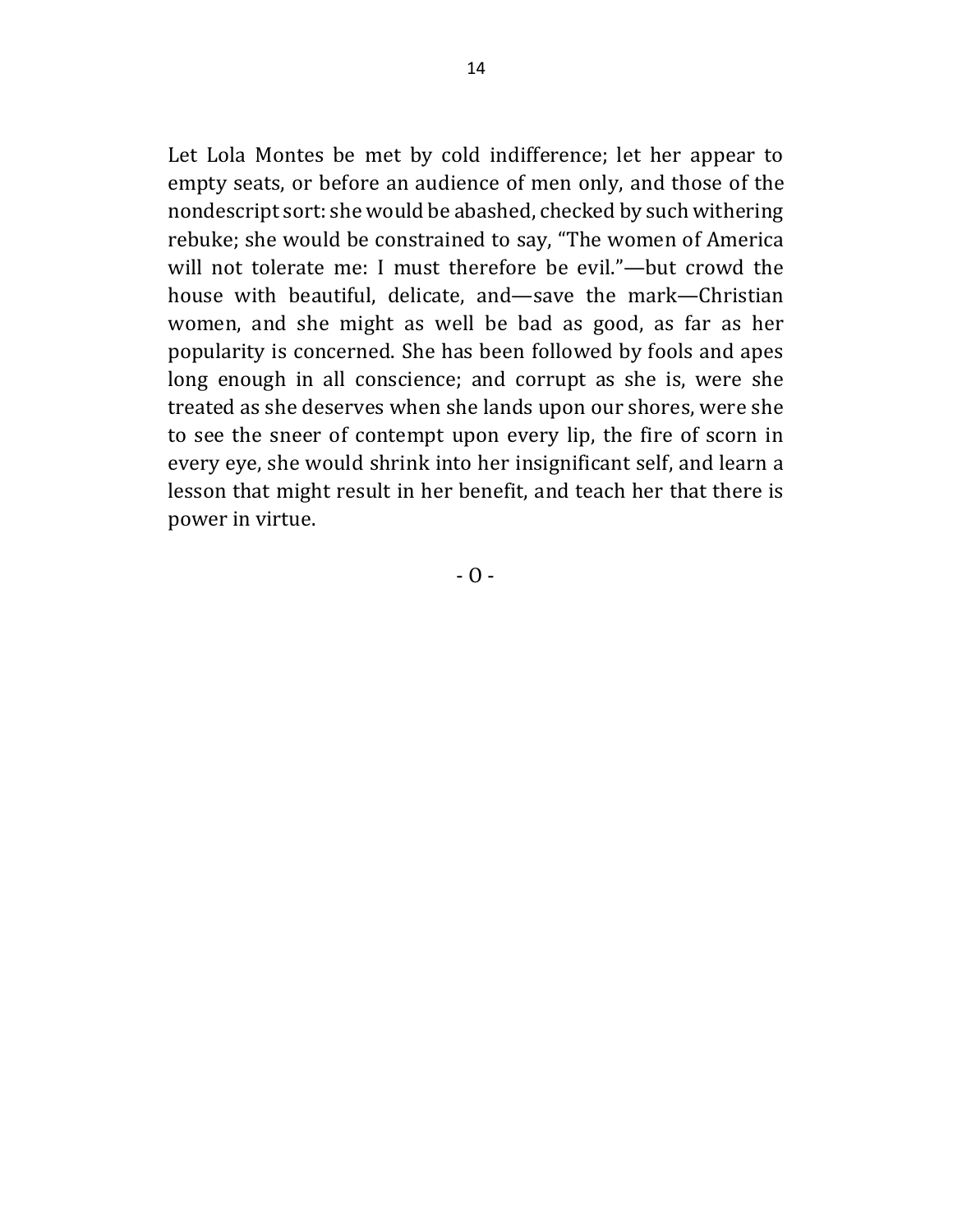## **(1853) Trial for Assault**

*Ithaca Journal, NY, 18 May 1853*

### **Lola Montes in New Orleans— Her trial for Assault and battery— Scene behind the scenes.**

The second advent of Lola Montes in New Orleans promises to be immeasurably more brilliant and scandal-developing than the first, and, as such, is worthy of a passing note. When she primally made her appearance on the New Orleans stage, she was introduced as the 'Countess of Landsfeld,' a danseuse, whose native odors had been somewhat tainted by the corrupt breathings of a sickly royalty; but now that she had had her lungs expanded, time and again, by the free airs of our republican country, she is prepared to take a stronger hold on the public mind and to sketch out her biography on the pages of the present with a sterner pen.

Lola is great! The story of her life is as rich in incident as a compost heap is in fertilizing qualities, and both alike hold a fitting place in the economy of the world. She has danced before royalty, and more than that, she has played the tricks of a dramatic reality before the Gothamites; she has danced the "Spider Dance" on the stage of the Orleanois; she has left the impression of her up-raised toe on some of the stern realities of the Queen City of the West, and she has poured forth her wrath on the weights of the emporium of the Missouri; and now she comes back among us, invigorated by her many triumphs, determined to shake off the effeminate trammels of fashion and society, and do—to make use of one of her own freeand-easy phrases,—"just as she\_\_\_please".

We before stated that she and her agent, Mr. Henning were arrested for entering the green room of the dramatic temple on Gravier street, yclept Placide's Varieties, and for there disturbing the peace, and making a personal attack on the prompter, Mr.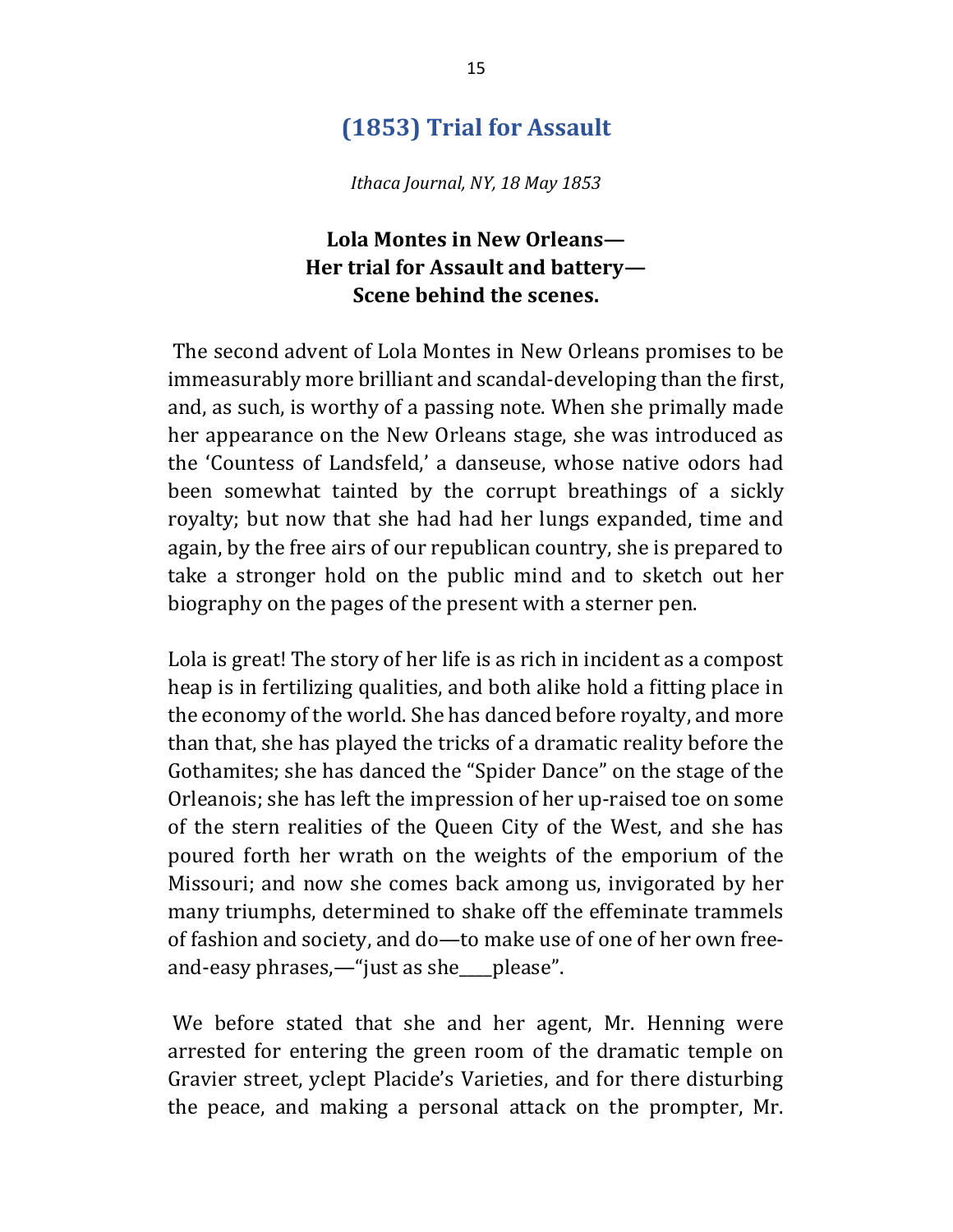Rowe. The case came up yesterday for examination before Recorder Winter, and the crowd that collected in the Court room to see the beautiful tigress, and to hear her plead her case was absolutely suffocating. When the case was first called, Mr. Henning informed the Recorder that the Countess was too unwell to leave her bed. Thereupon officers were dispatched to see if the sickness was not feigned, and ascertaining that it was not very serious, they returned with their noble prisoner who, on the way made herself bewitchingly attractive by smoking two perfumed Habanas. When she arrived, Lola desired a postponement on account of the absence of witnesses, but the Recorder told her that it could not be, as they had failed to have the witnesses in question subpoenaed.

Lola—Am I to suffer when ignorant of my rights and the laws of the country?

Recorder—Your agent knew the laws, and it was his place to protect your interests.

Lola—Mr. Henning is my agent—not my protector. I would have you know, sir, that I am my own protector. [Applause from all parts of the Court room.]

It being determined to proceed with the examination, Mr. Rowe was called. He testified as follows:

On the night of the 8th instant, when performing my duties as prompter in the Varieties, and preparing to ring up the curtain for a dance by Mlle. Lucy Barre, this lady, Lola Montes, (pointing to her) pressed up on the prompt side, thereby violating the rules of the house and interfering with me. I told her she could not stop there, when she indignantly drew back, asked me what I meant,  $d$ ——d my soul, struck at me and kicked me. She then called her agent, Mr. Henning, and told him that I had insulted her, [whereat] he jumped at me, seized me by the throat, and with his knuckles against my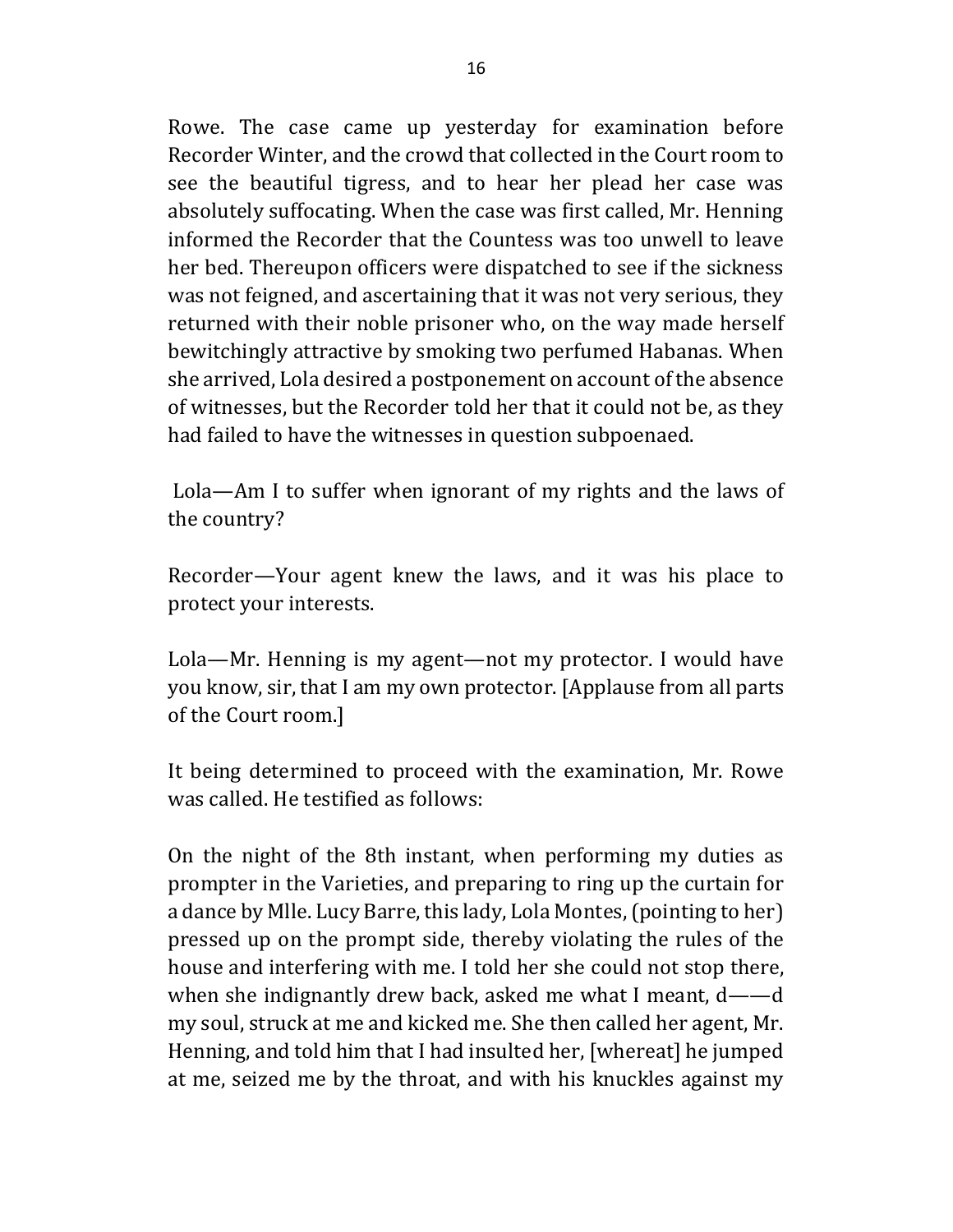neck, almost choked me. He behaved very violently, and for some time there was a great confusion and noise in the green room.

Mr. Henning—Did I strike, push or choke you, or do anything more than a gentleman should do when called to the assistance of a lady?

Witness—You did not strike me, but you seized me by the cravat, and for a time took the breath from me.

Mr. H.—Did Lola hurt you by the kick she gave?

Witness—The kick was not severe, but I could feel it very sensible.

Recorder, to Lola-Madame, do you wish to ask the witness any questions?

Lola, when she saw that she was addressed, stepped up to the rail and went into a long history of how, after much solicitation, she had consented to play an engagement on so insignificant a stage as the Varieties—how, on the second night of her engagement, the prosecuting witness had said something to her very foolish, dishonorable and indelicate, for which she had threatened to cause the breaking of his head, and how he had begged that she would not mention the occurrence, which request she in the plenitude of her kindness, granted. She further told how she had encouraged that poor little danseuse Lucy Barre, and that the prosecutor disliked her for it; how she had gone to the side wing to applaud her; and how the prosecutor went up and kicked her on the leg. She added, 'I was surprised, and said, it's I, Sir, Lola Montes, Countess of Landsfeld; and I called him a Jesuit for the spite which he exhibited.

Recorder—Do you wish to ask him any questions?

Lola—I, I, Sir; not indeed! I'll ask him no questions.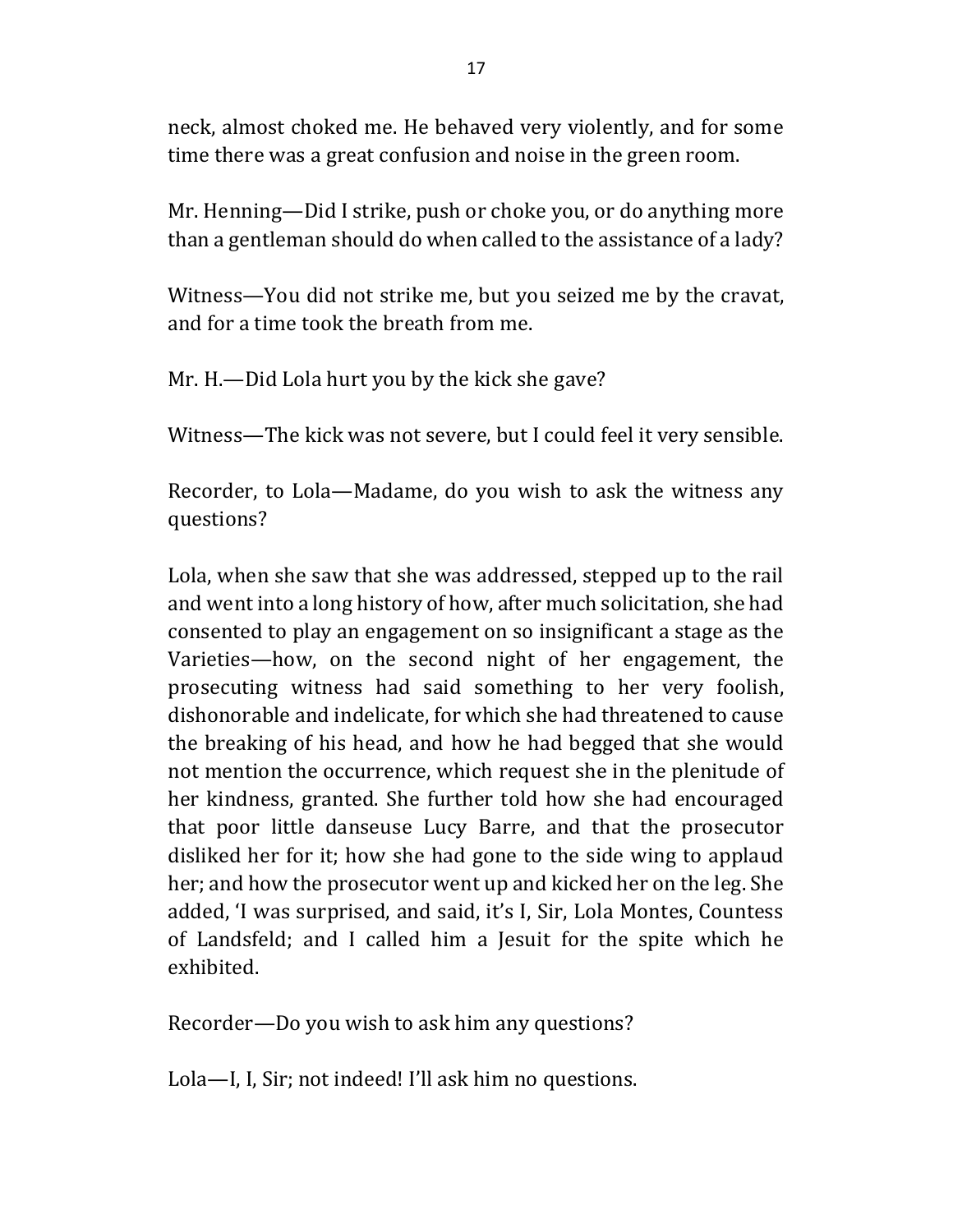Mr. T. Placide, sworn—Mr. Rowe is in my employment as prompter of the varieties; he has a particular place assigned, where none but the members of the company have a right to go; I know nothing of the assault and battery charged; when I went into the green room on the night of its occurrence, I found Lola Montes there and told her she must leave, as I had been informed that she had been creating a disturbance; she told me she wouldn't go; I said I would call an officer; she then swore that she would not go, and called me a  $d$ ——d liar and a  $d$ ——d thief. [Lola here, in an undertone, observed, "and so you are."] Witness continued: No one but a member of the company had a right to enter the theatre through the rear door; and I discharged the doorkeeper who let Lola Montes in on the night in question; Mr. Rowe has been in my employ about four years, and is a very good, estimable men.

At this stage of the proceedings, Lola complained that she could not hear the witness, and got him to repeat his testimony.

Witness—Well I'm used to speaking to large assemblages, and I'll try and make you hear this time. He then commenced: When I entered the green room, I found Lola repeating to herself—"Lola Montes! Lola Montes! to be turned out of a theatre by a common actor!"

Lola—Didn't you make a great deal of money out of Lola Montes, Mr. Placide?

Witness—You made four dollars to everyone I made. You go on the star system, and get the lion's share.

Lola—Didn't you come behind the scenes in your shirt-tail, in a very immodest manner? and you know, Mr. Placide, that you're far from being a handsome man! [The latter clause was spoken in parenthesis, and the answer to the question was lost in the excitement and applause which followed it.]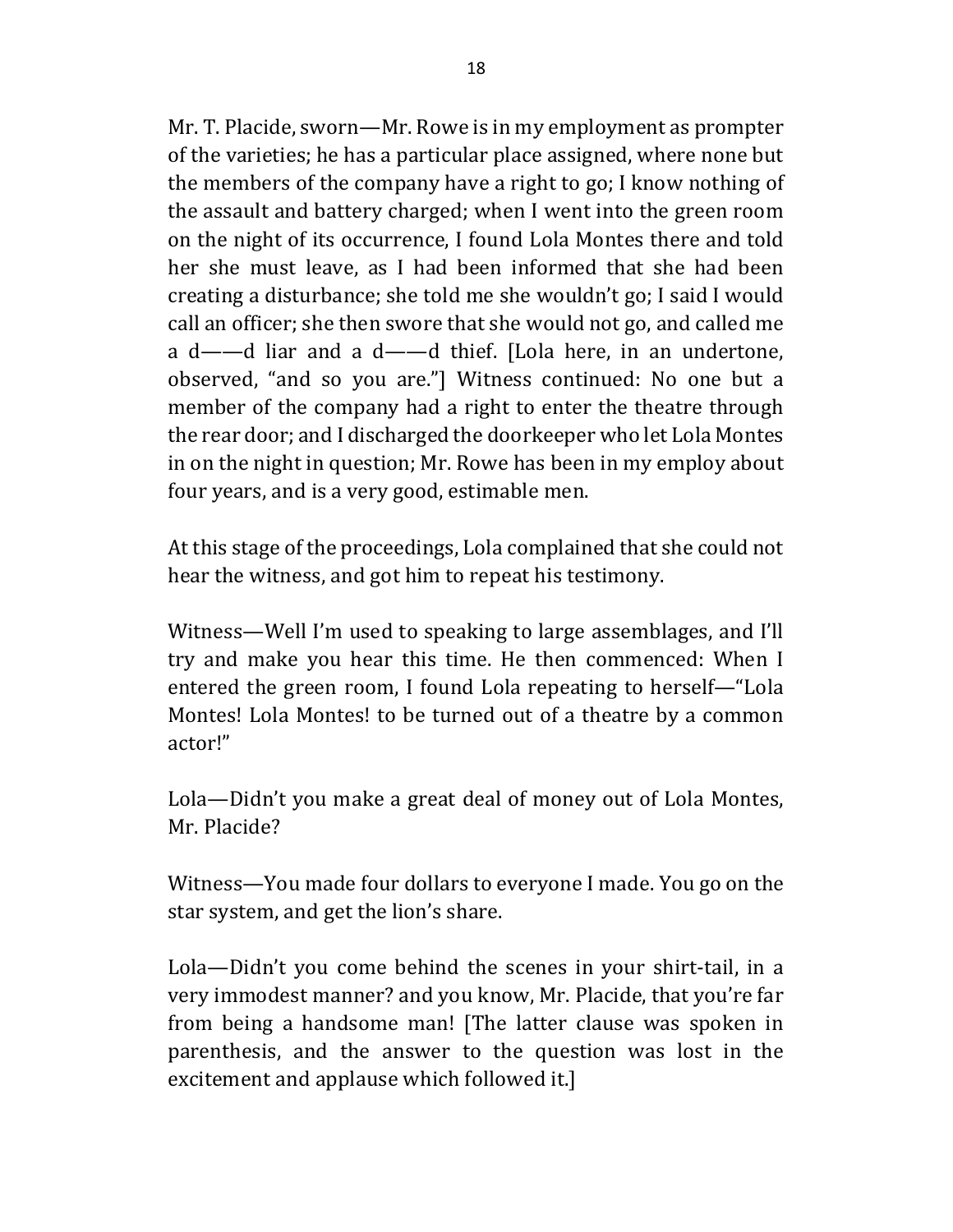Lola—Didn't I offer to dance for that poor little Lucy Barre, and you would not permit of so generous an act?

Witness—I thought you'd be no benefit to the house!

Lola—You know very well that I always draw good houses, and in proof, I appeal to the brilliant audience now present. (This *ad captanandum* was a signal for loud and long-continued applause, which the officers found great difficulty in quieting.)

Lola—Don't you owe me a few dollars Mr. Placide, for treating the French artists to liqueurs, who were playing for the benefit on that night?

Witness—I had nothing to do with the house on that night; the benefit was for the "Dramatic Fund Association." Instead of being a witness I begin to think I'm on trial here.

Recorder—(To Lola)—Your questions are quite irrelevant. Call another witness, Mr. Officer.

J. W. Crocker, sworn: I saw Lola strike at and kick at Mr. Rowe, but don't know whether her hand or foot touched him.

F. Church, assistant prompter, sworn: I saw Lola kick at Mr. Rowe, because he told her that she could not stand in his place. She then called for her agent, who grasped Mr. Rowe by the collar.

Lola: Did you see Mr. Rowe kick me?

Witness: No, I saw nothing of the sort, tho' I saw all that was done.

Lola (spitefully and through her teeth)—You did not, you-u-u.

Lola here undertook to tell a long story about the violence of Mr. Rowe's temper and his Jesuitical tendencies on the stage. but the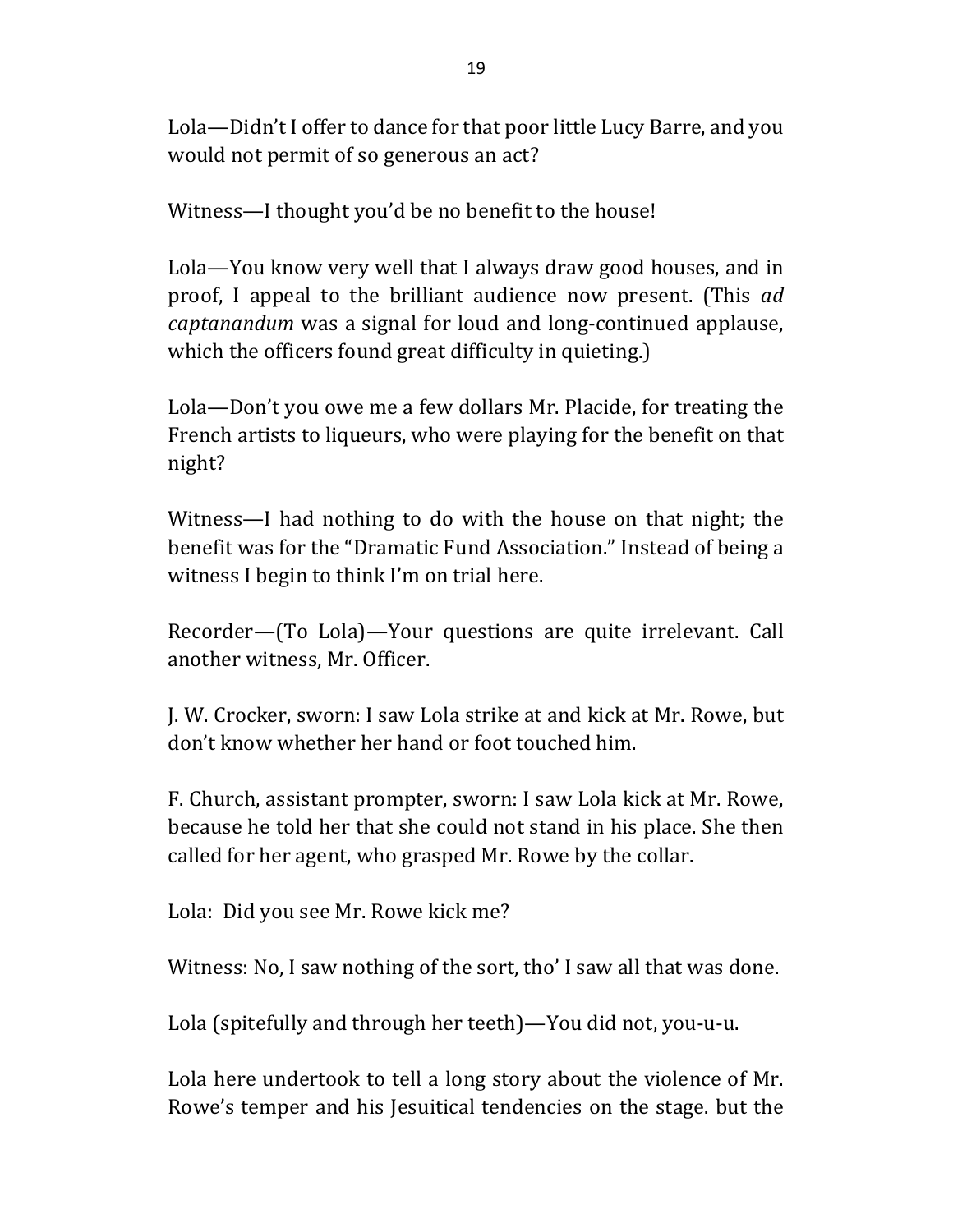recorder stopped her by declaring that Mr. R was a well-known and highly respectable citizen.

Lola: He may be a citizen, and he looks like a man—I suppose he is one, but 'I'm not sure!' He called me a woman, and I didn't object to it. [This was said in so comical a manner as to occasion loud roars of laughter.]

C. Mason sworn: My place is near the prompter's stand. I heard Mr. Rowe say to Lola, this is no place for you, madam. Afterwards, I heard her call for Mr. Henning, and when he came she called to him, "If you're a man you'll whip him." Henning then seized Mr. R. by the collar. Mr. R. made no resistance, and spoke no angry words. Lola was in Mr. Rowe's way. I saw her there during part of the Concert. Did not see Mr. Rowe kick or strike Lola.

Mr. Rowe recalled.

Lola—Was I not permitted to go on the prompter's stand previously on the same evening?

Witness—I saw you standing on the O. P. side.

Lola-Didn't you kick me?

Witness—I solemnly declare that I did not kick or strike you, or even lay my hand on you.

Lola (in an undertone)—I could be content to be kicked by a horse, but by an--, pshaw!

Officer Rand sworn: I know nothing of the occurrence, only after it was over. Lola wanted me to arrest Mr. Rowe and Mr. Rowe wanted me to arrest Lola and her agent.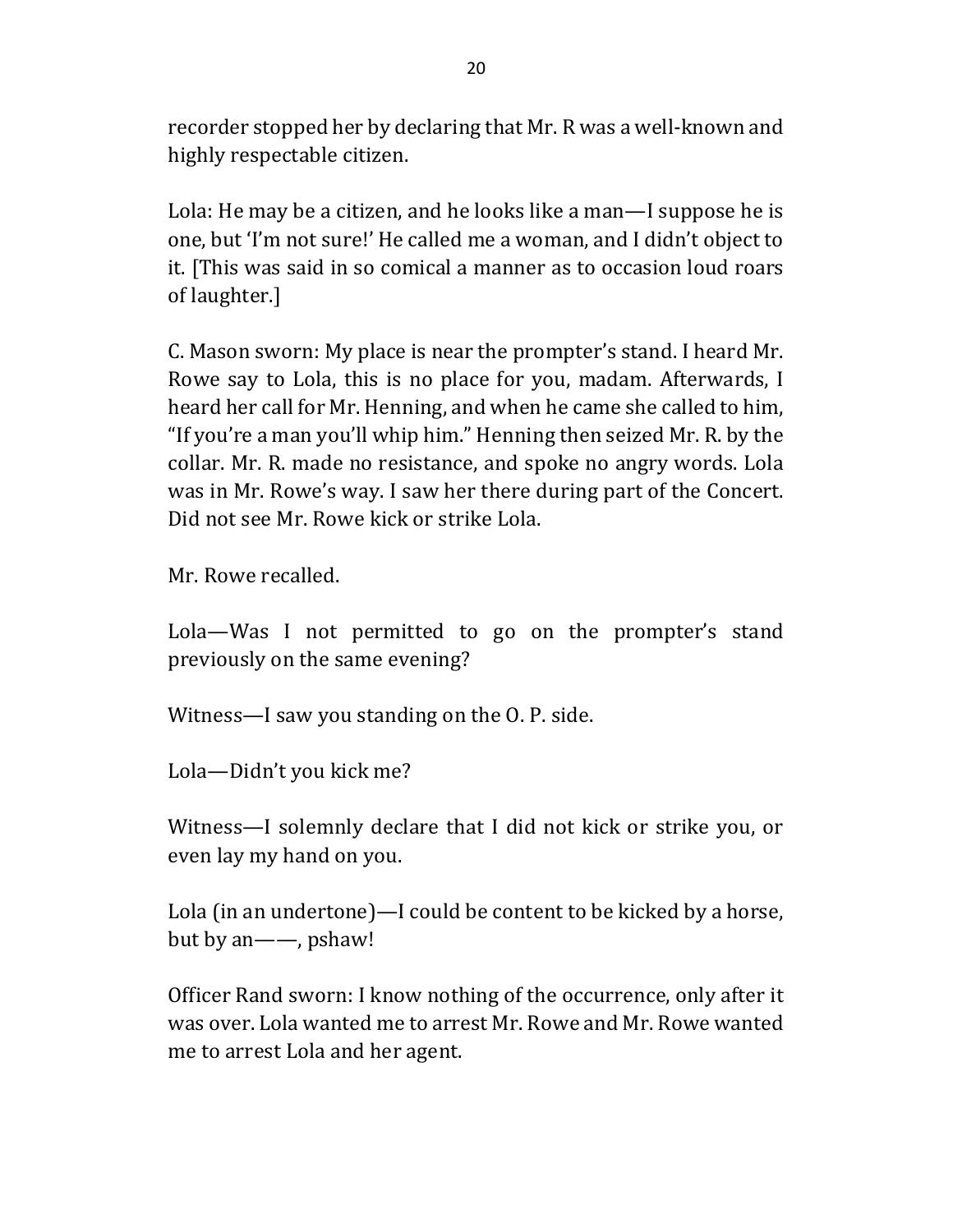Sir Wm. Don, sworn: I never heard of an artist being refused permission to enter the green room, if they had been previously playing at a theatre. I have never been refused admission. I saw Lola on the prompter's stand many times during her engagement, and been there myself, though Mr. Placide does not allow it.

Lola—Haven't you heard Mr. Rowe use improper language to me?

Witness—I've heard him call you Lola, and heard you say he insulted you, and I advised you to make it up.

Mr. Rowe—Sir Wm. Don, I charge you, on your oath, to speak the truth.

Lola—And I charge you, on your oath, to speak the truth!

Witness—I never saw him do anything improper. You said he had insulted you.

Lola—Well, there is but two or three ways in which a woman can get insulted. Your honor (addressing the Recorder) knows the most probable one! [Laughter.]

P. Pecquet, of counsel, here moved the case be continued till a further day, to admit of the summoning of Mr. Bass and others.

Col. Field, for the prosecution, objected to a continuance, gallantly observing that he would admit all that the defense was to prove by the absent witness, as he did not wish to be hard on a lone woman.

Lola—I'll accept of nothing on that score, Mr. Counsel. I consider that I am a host by myself. [Applause]

Madam———sworn—Witness testified in French, that when Lola went home on the night of the difficulty, she complained that she had been kicked, and she showed her leg, which had a red spot on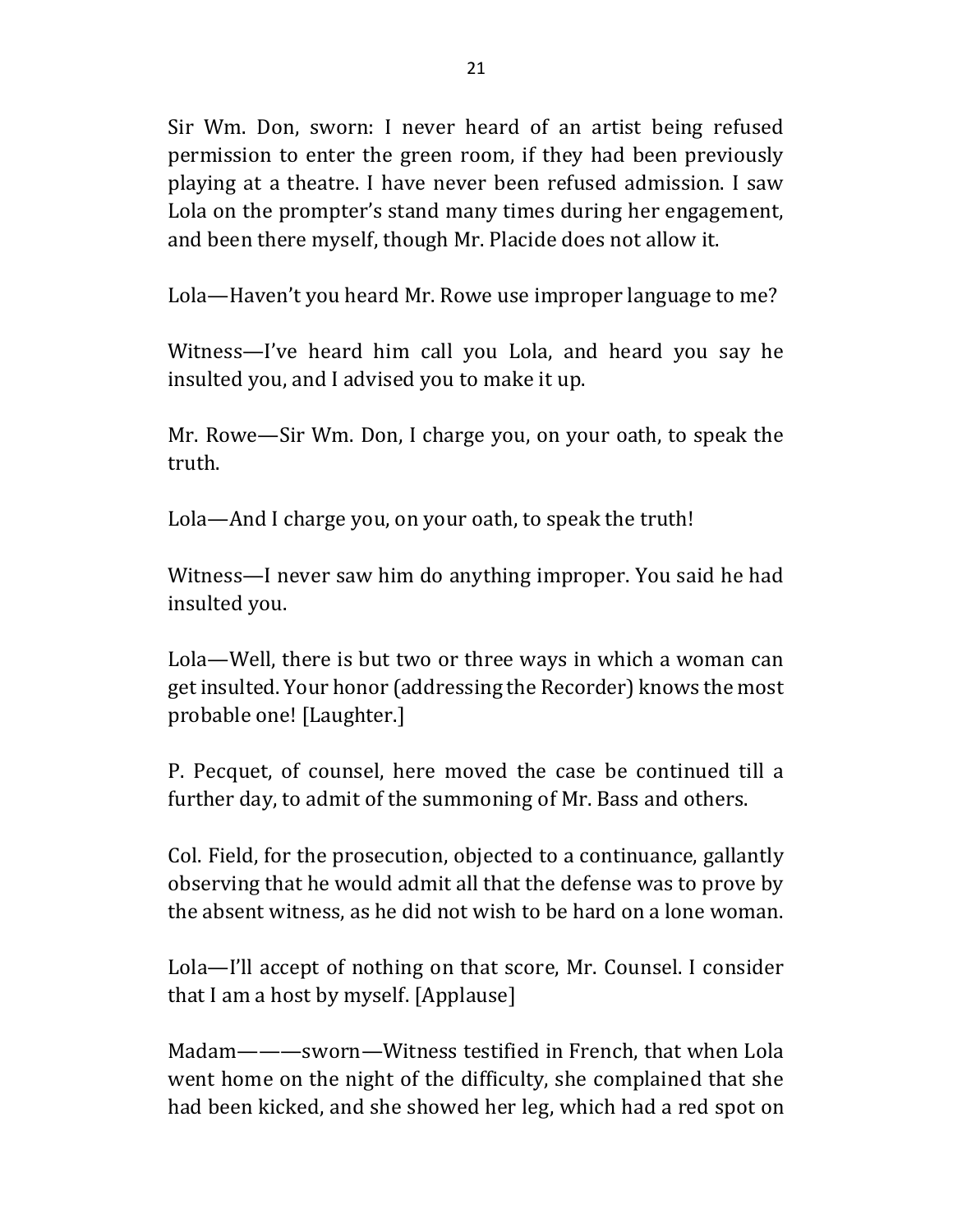it about the size of a Mexican dollar. This spot was perceptible the next morning. The spot was not above, it was below the knee, on the calf.

Lola here triumphantly remarked that she had proved that she had a spot on her leg, the result of violence, not so dark it is true as the stains on some folks' characters, but still such as entitled her to justice and a full and free discharge.

The Recorder thought differently, and committed both her and her agent for trial before the First District Court.

Thereupon, the assembled crowd of lookers-on dispersed, and Lola with her friends drove home in a carriage and four.

 $-0 -$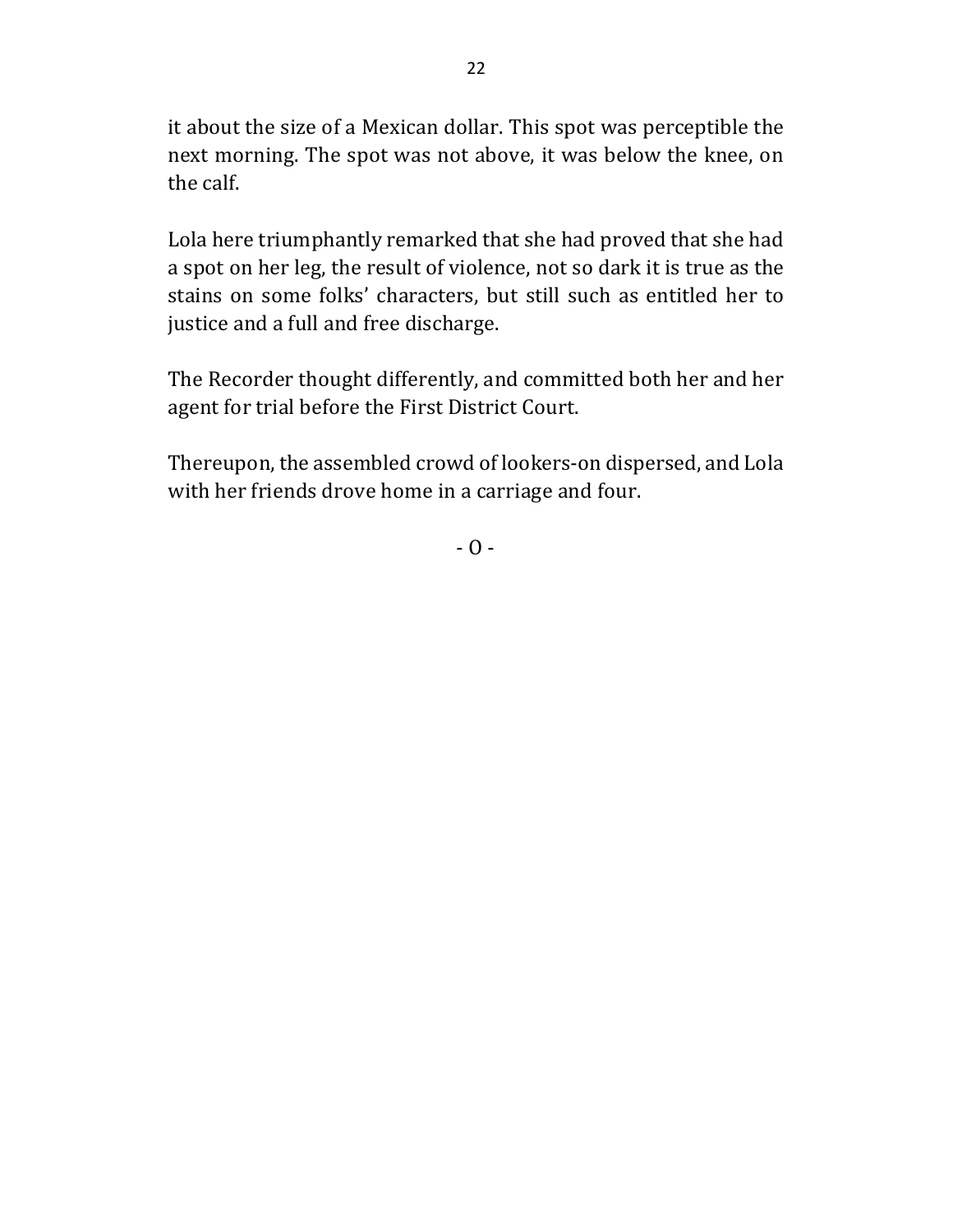## **(1854) Column for the Curious**

*Daily Eagle, Brooklyn, NY, 23-Jan-1854*

Lola Montes again. A correspondent of the Mobile *Advertiser*, writing from Grass Valley, Cal., says:

Our town has for some months, obtained some notoriety from the residence among us of a real live Countess. You may not be aware, perhaps, that the renowned Lola Montes, Heald, Hull, &c., Countess of Landsfeld, after exhibiting her agility in the spider dance upon the California boards for some months, and getting married, finally settled down in the quiet village of Grass Valley, turned her new husband adrift, applied for a divorce and declares our town the prettiest place she has ever seen in the wide world and that she is determined on making it her permanent home. I regard this as only one of the wild freaks of Lola, and doubt if she can be contented to remain till spring. She has bought a cottage and made numerous additions and attractions, and metamorphosed it into a French chateau, built a green house, purchased a choice assortment of plants and flowers, keeps her saddle horses and dogs and, among various other pets, has a live grizzly bear chained in her yard, and amuses various Indian boys and loafers by annoying him and exciting his utmost fury, and then by coaxing and petting him—as only a woman can do—will feed him with sugar from her hand. The friends of the Countess may be glad to know of her welfare. She is seducingly social, and as easily irritated as ever.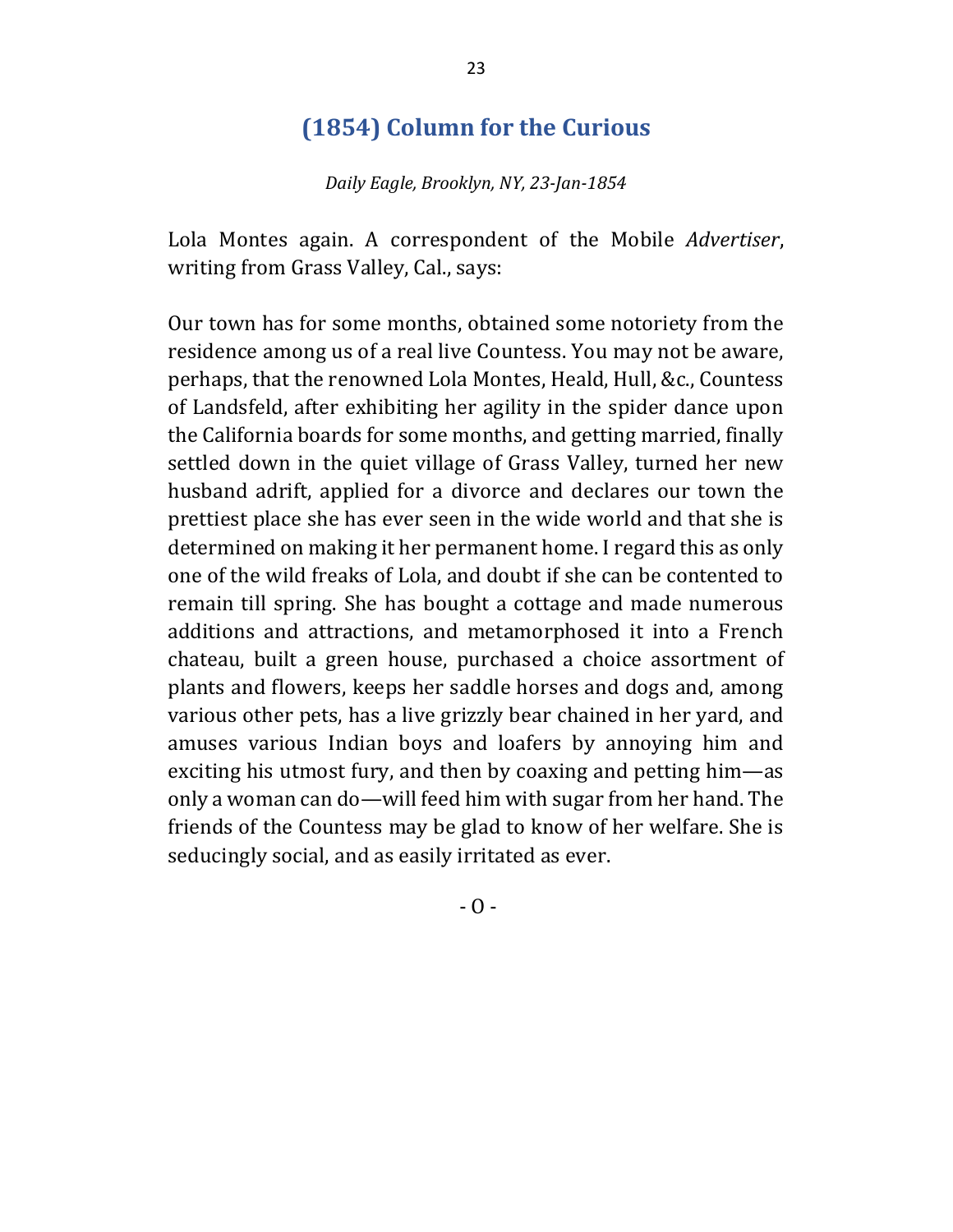### **(1855) The Theatre**

#### *Geelong Advertiser and Intelligencer (Victoria, Aus.), 28 September 1855*

Donna Lola Montes last evening achieved a complete triumph. As a "comedienne" she is artless, and carries with her the "esprit" and completeness of impersonation which confers so much grace on the French stage, on which her style is modelled. Genius only could have borne her through with a Geelong audience, prejudiced by severe strictures and sinister rumors; but, from the "debut" in the first piece to the "pose" of "LA TARANTULA," she won the audience, and curtsied on a triumph. As an actress, Madame Montes is unlike any that we have seen on the colonial stage. She is particular, minute in detail, careful in dialogue; and whilst giving way to "abandon," in no one instance, by gesture, or otherwise, gave the most remote approximation to offence to delicacy, even were that quality refined to the sublimated pitch of interdicting the statuette of the Greek Slave. Her pathos in "Maidens Beware" drew many a tear, whilst her "sangfroid" where she assumes the "National Guard" in which the least vulgarity would have offended, drew loud applause, and the curtain fell in the first piece amidst loud calls for the heroine, and at the conclusion of Morning Calls the same honors were accorded, and the "finale" only remained. The curtain rose, and Madame Lola in Andalusian costume, appeared to dance what? "THE SPIDER DANCE." And what abomination is the Spider Dance! Tell it not in Gath. We blushed not at the dance, or the "Danseuse," but at the "Tarantula" known to every frequenter of the opera as the accepted "NATIONAL DANCE OF SPAIN," and portrayed in picture and print as commonly as the "Cachucha." Shades of Cerito, Grahn, Ellsler, Taglioni, be propitiated! If not the dance, then the dancer is objectionable? The style offends not a whit, and Madame Montes, at each pose, challenged judgment. Applause rained on her, and when the curtain fell on a favorable verdict, in response to a universal call for an encore, the celebrated Montes appeared, apologized for not acquiescing to the popular will, and withdrew, after a clever compliment to the Geelong public.